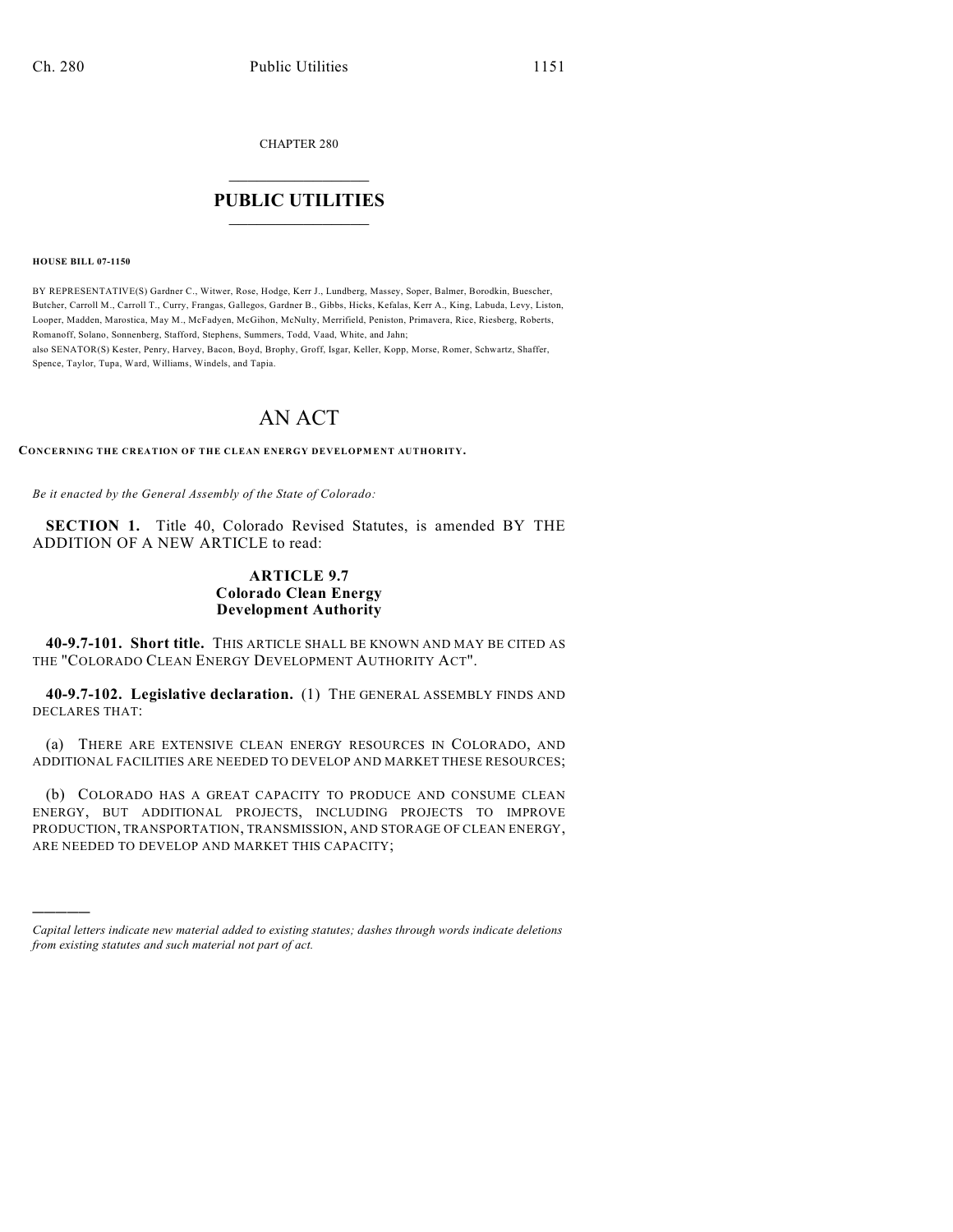(c) TIMELY DEVELOPMENT OF PROJECTS FOR THE PRODUCTION, TRANSPORTATION, TRANSMISSION, AND STORAGE OF CLEAN ENERGY SOURCES WILL STABILIZE AND INCREASE STATE REVENUES;

(d) THE PROMOTION OF THE ECONOMIC WELFARE OF THE STATE AND ITS RESIDENTS THROUGH THE DEVELOPMENT AND UTILIZATION OF CLEAN ENERGY RESOURCES IS IN THE PUBLIC INTEREST AND SERVES A PUBLIC PURPOSE BECAUSE IT WILL INCREASE EMPLOYMENT, STIMULATE ECONOMIC ACTIVITY, AUGMENT SOURCES OF TAX REVENUE, FOSTER ECONOMIC STABILITY, AND IMPROVE THE BALANCE OF THE STATE'S ECONOMY;

(e) IT IS ALSO IN THE PUBLIC INTEREST AND IN FURTHERANCE OF A PUBLIC PURPOSE TO DEVELOP COLORADO'S VAST SOURCES OF CLEAN ENERGY FOR IN-STATE CONSUMPTION AND FOR EXPORT TO OTHER CLEAN ENERGY MARKETS AND TO PROMOTE COLORADO AS A NATIONAL CENTER FOR CLEAN ENERGY FINANCE AND DEVELOPMENT;

(f) INVESTMENT IN THE PRODUCTION, TRANSPORTATION, TRANSMISSION, AND STORAGE OF CLEAN ENERGY PURSUANT TO THE PROVISIONS OF THIS ARTICLE WILL RESULT IN SIGNIFICANT ENVIRONMENTAL BENEFITS BOTH WITHIN AND OUTSIDE COLORADO.

(2) THE GENERAL ASSEMBLY FURTHER FINDS AND DECLARES THAT THE PURPOSE OF THIS ARTICLE IS TO CREATE THE COLORADO CLEAN ENERGY DEVELOPMENT AUTHORITY AND TO ENDOW THE AUTHORITY WITH POWERS SUFFICIENT TO ENABLE IT TO:

(a) FACILITATE THE PRODUCTION AND CONSUMPTION OF CLEAN ENERGY; AND

(b) INCREASE THE TRANSMISSION AND USE OF CLEAN ENERGY BY FINANCING AND REFINANCING PROJECTS LOCATED WITHIN OR OUTSIDE THE STATE FOR THE PRODUCTION, TRANSPORTATION, TRANSMISSION, AND STORAGE OF CLEAN ENERGY, INCLUDING PIPELINES, AND RELATED SUPPORTING INFRASTRUCTURE AND INTERESTS THEREIN.

**40-9.7-103. Definitions.** AS USED IN THIS ARTICLE, UNLESS THE CONTEXT OTHERWISE REQUIRES:

(1) "AUTHORITY" MEANS THE COLORADO CLEAN ENERGY DEVELOPMENT AUTHORITY CREATED IN SECTION 40-9.7-104.

(2) "AUTHORITY FINANCING AGREEMENT" MEANS A LOAN GUARANTY AGREEMENT, LEASE, SUBLEASE, RENTAL AGREEMENT, AGREEMENT TO PURCHASE OUTPUT OR PRODUCTS, GUARANTY OF AMOUNTS PAYABLE BY THE USER OR A THIRD-PARTY FINANCIER FOR A PROJECT LOCATED WITHIN THE STATE ONLY, OR ANY COMBINATION THEREOF THAT DOES NOT GIVE THE AUTHORITY OWNERSHIP OF OR AN OWNERSHIP INTEREST IN A PROJECT AND THAT IS ENTERED INTO BETWEEN THE AUTHORITY AND A USER OR THIRD-PARTY FINANCIER IN CONNECTION WITH THE FINANCING OR REFINANCING OF ANY PROJECT PURSUANT TO THIS ARTICLE; EXCEPT THAT THE AUTHORITY SHALL NOT MAKE A DIRECT COMMERCIAL LOAN TO A USER.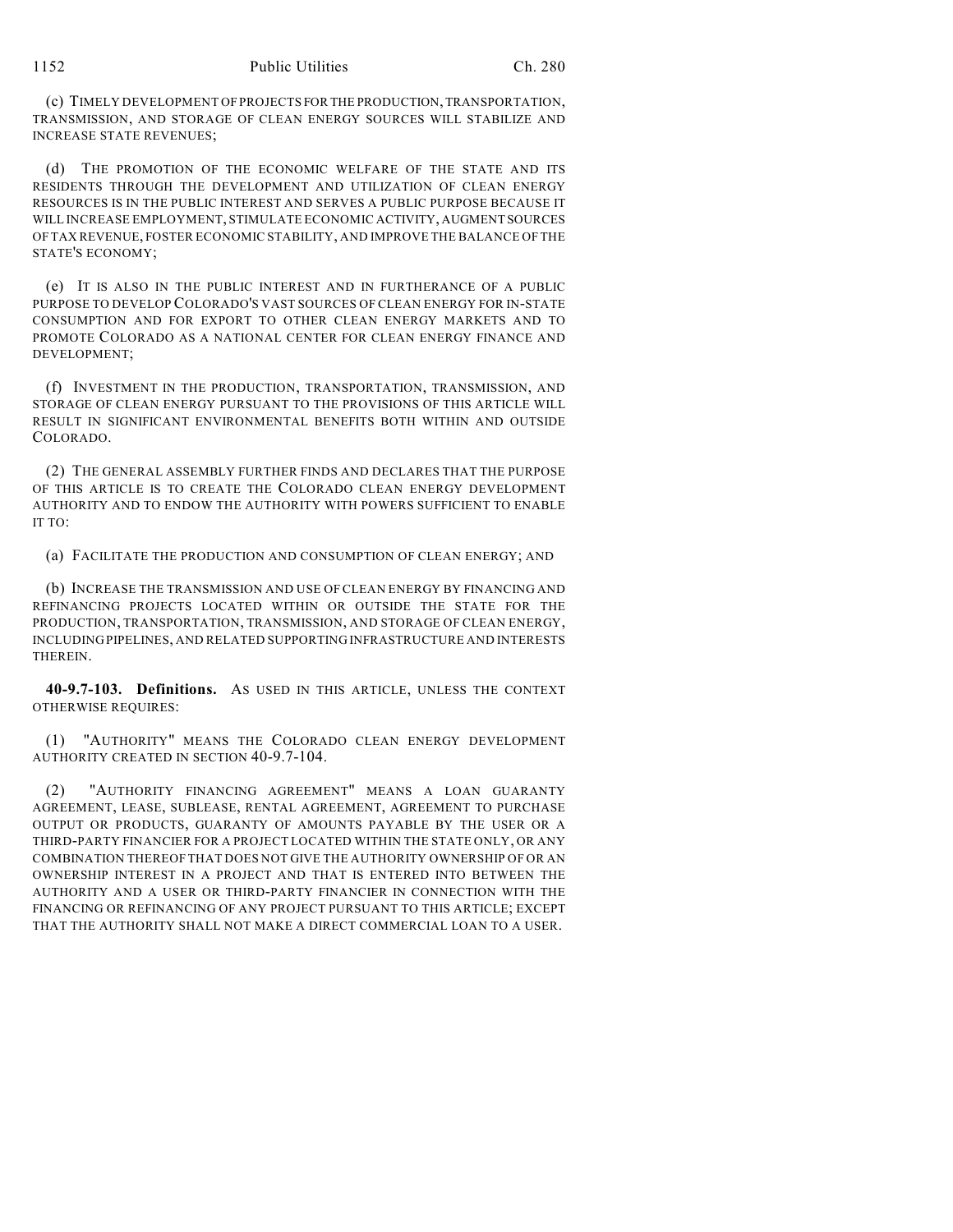(3) "BOARD" MEANS THE BOARD OF DIRECTORS OF THE AUTHORITY.

(4) "BOND" MEANS A BOND, NOTE, DEBENTURE, INTERIM CERTIFICATE, GRANT OR REVENUE ANTICIPATION NOTE, OR OTHER EVIDENCE OF INDEBTEDNESS AUTHORIZED TO BE ISSUED BY THE AUTHORITY PURSUANT TO THIS ARTICLE.

(5) "CLEAN ENERGY" MEANS ANY OF THE FOLLOWING FUELS THAT ARE THEMSELVES MANUFACTURED OR SYNTHESIZED AND ENERGY DERIVED FROM ANY OF THE FOLLOWING:

(a) BIODIESEL;

(b) BIOMASS RESOURCES SUCH AS BIOGAS, AGRICULTURAL OR ANIMAL WASTE, SMALL DIAMETER TIMBER, SALT CEDAR, OTHER NONNATIVE INVASIVE PHREATOPHYTE VEGETATION REMOVED FROM RIVER BASINS OR WATERSHEDS IN COLORADO, LANDFILL GAS, AND ANAEROBICALLY DIGESTED WASTE BIOMASS; EXCEPT THAT BIOMASS RESOURCES DO NOT INCLUDE ENERGY GENERATED BY USE OF FOSSIL FUEL;

(c) ETHANOL;

(d) FUEL CELLS THAT DO NOT USE FOSSIL FUELS;

(e) ZERO-EMISSIONS GENERATION TECHNOLOGY, INCLUDING EMISSION OF CARBON DIOXIDE, WITH LONG-TERM PRODUCTION POTENTIAL;

(f) RENEWABLE RESOURCES, INCLUDING BUT NOT LIMITED TO SOLAR, WIND, AND GEOTHERMAL RESOURCES; OR

(g) THE IGCC PROJECT DEFINED IN SECTION 40-2-123 (2) (b) (I).

(6) (a) "FINANCE" OR "FINANCING" MEANS:

(I) THE ISSUANCE OF BONDS BY THE AUTHORITY TO FINANCE A PROJECT OWNED BY A USER AND THE USE OF SUBSTANTIALLY ALL OF THE NET PROCEEDS OF SUCH BONDS TO PAY FOR, OR TO REIMBURSE THE USER OR ITS DESIGNEE FOR THE PAYMENT OF, THE COSTS OF THE PLANNING FOR OR THE DEVELOPMENT, ACQUISITION, CONSTRUCTION, MAINTENANCE, OPERATION, OR OWNERSHIP OF A PROJECT, WHETHER THE COSTS ARE INCURRED BY THE AUTHORITY, THE USER, OR THE USER'S DESIGNEE; OR

(II) THE GUARANTY BY THE AUTHORITY OF ALL OR ANY PORTION OF THE AMOUNTS PAYABLE BY THE USER UNDER ANY THIRD-PARTY FINANCING AGREEMENT SO LONG AS SUBSTANTIALLY ALL OF THE AMOUNTS PAYABLE TO THE USER PURSUANT TO THE AGREEMENT ARE USED TO PAY FOR OR TO REIMBURSE THE USER, A THIRD-PARTY FINANCIER, OR THEIR DESIGNEE FOR THE PAYMENT OF THE COSTS OF THE PLANNING, DEVELOPMENT, ACQUISITION, CONSTRUCTION, MAINTENANCE, OPERATION, OR OWNERSHIP OF A PROJECT LOCATED WITHIN THE STATE, WHETHER THE COSTS ARE INCURRED BY THE AUTHORITY, THE USER, OR THE THIRD-PARTY FINANCIER, OR ANY DESIGNEE THEREOF.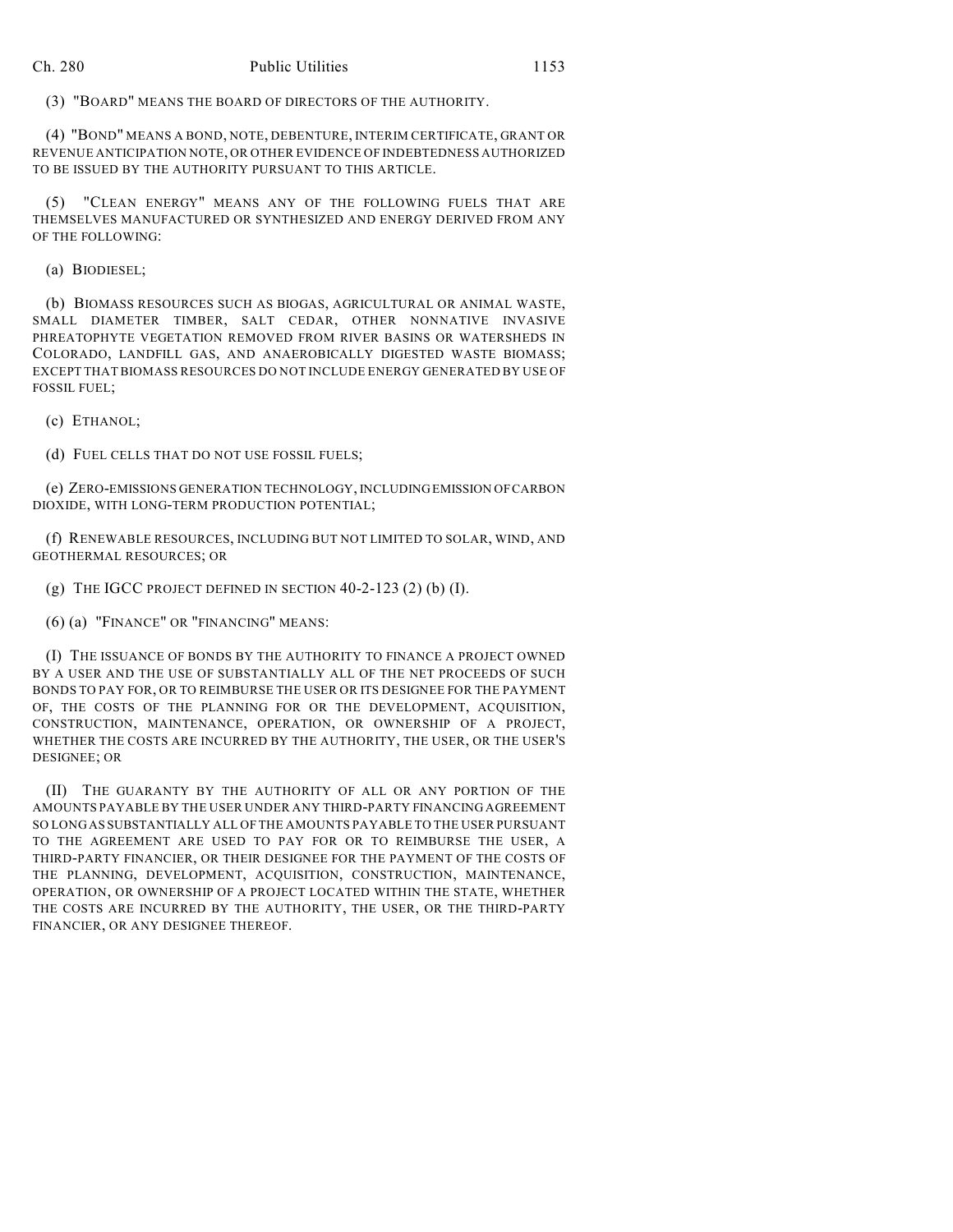(7) "FINANCING AGREEMENT" MEANS AN AUTHORITY FINANCING AGREEMENT OR A THIRD-PARTY FINANCING AGREEMENT.

(8) "FUND" MEANS THE COLORADO CLEAN ENERGY DEVELOPMENT AUTHORITY FUND CREATED IN SECTION 40-9.7-108.

(9) "PERSON" MEANS ANY INDIVIDUAL, CORPORATION, THE UNITED STATES GOVERNMENT, THIS STATE, ANY OTHER STATE, ANY LOCAL GOVERNMENT OF THIS STATE OR ANY OTHER STATE, ANY PUBLIC BODY, DEPARTMENT, AGENCY, OR INSTRUMENTALITY OF THE UNITED STATES GOVERNMENT, THIS STATE, ANY OTHER STATE, OR ANY PUBLIC BODY, BUSINESS TRUST, ESTATE, TRUST, LIMITED LIABILITY COMPANY, PARTNERSHIP, ASSOCIATION, OR OTHER LEGAL ENTITY.

(10) (a) "PROJECT" MEANS REAL PROPERTY INCLUDING LAND AND BUILDINGS OR OTHER IMPROVEMENTS, PERSONAL OR INTANGIBLE PROPERTY, AND ANY UNDIVIDED OR FRACTIONAL INTEREST, INCLUDING A USE INTEREST, IN REAL, PERSONAL, OR INTANGIBLE PROPERTY, WHETHER IN OR OUTSIDE THE STATE, WHETHER OR NOT IN EXISTENCE, USED OR TO BE USED FOR, OR IN CONNECTION WITH, THE FOLLOWING:

(I) THE PRODUCTION OF CLEAN ENERGY;

(II) THE TRANSPORTATION OF CLEAN ENERGY BY ANY MEANS, INCLUDING BY PIPELINE, CONTAINER, RAIL, OR TRUCK;

(III) THE TRANSMISSION OF CLEAN ENERGY BY ANY MEANS;

(IV) THE STORAGE OF CLEAN ENERGY; OR

(V) THE MANUFACTURING OF MAJOR EQUIPMENT OR COMPONENTS NEEDED TO PRODUCE CLEAN ENERGY.

(b) (I) A BIOMASS RESOURCES PROJECT MAY USE ENERGY THAT IS NOT CLEAN ENERGY IN THE PRODUCTION, TRANSPORTATION, OR STORAGE OF CLEAN ENERGY SO LONG AS THE BIOMASS RESOURCES PROJECT IS DESIGNED AND EXPECTED TO PRODUCE ONLY CLEAN ENERGY WITHIN FIVE YEARS OF BECOMING OPERATIONAL.

(II) A PROJECT OTHER THAN A BIOMASS RESOURCES PROJECT MAY TRANSPORT, TRANSMIT, OR STORE ENERGY THAT IS NOT CLEAN ENERGY SO LONG AS, IN THE CASE OF A TRANSMISSION PROJECT, THE PRINCIPAL PURPOSE IS TO PROVIDE FOR TRANSMISSION OF CLEAN ENERGY OR, IN THE CASE OF A TRANSPORT OR STORAGE PROJECT, THE PROJECT IS DESIGNED AND IS EXPECTED TO BE USED TO TRANSPORT OR STORE PRIMARILY CLEAN ENERGY WITHIN FIVE YEARS OF BECOMING OPERATIONAL.

(11) "PUBLIC BODY" INCLUDES, BUT IS NOT LIMITED TO, THE STATE, ANY INSTITUTION, AGENCY, COUNTY, CITY AND COUNTY, MUNICIPALITY, DISTRICT, OR OTHER POLITICAL SUBDIVISION OF THE STATE, ANY DEPARTMENT, AGENCY, OR INSTRUMENTALITY THEREOF, AND ANY POLITICAL OR PUBLIC CORPORATION, BOARD, OR COMMISSION.

(12) "PUBLIC UTILITY" MEANS A PUBLIC UTILITY AS DEFINED IN SECTION 40-1-103 AND REGULATED BY THE PUBLIC UTILITIES COMMISSION CREATED IN SECTION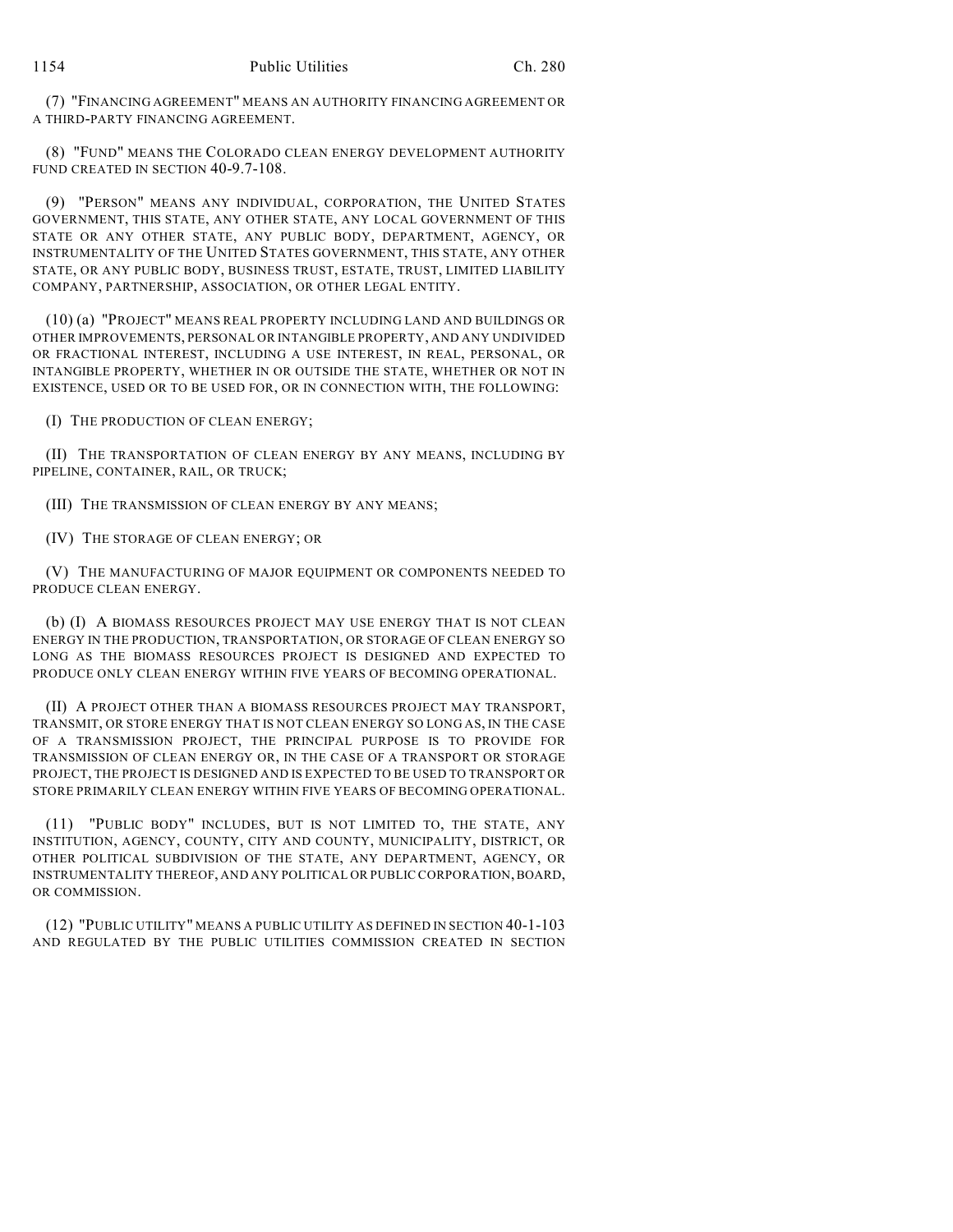40-2-101.

(13) "REFINANCE" OR "REFINANCING" MEANS:

(a) THE ISSUANCE OF BONDS BY THE AUTHORITY AND THE USE OF SUBSTANTIALLY ALL OF THE NET PROCEEDS THEREFROM TO LIQUIDATE ANY OBLIGATIONS PREVIOUSLY INCURRED TO FINANCE OR AID IN THE FINANCING OF A PROJECT NOT ORIGINALLY UNDERTAKEN OR FINANCED BY THE AUTHORITY PURSUANT TO THIS ARTICLE; OR

(b) THE GUARANTY BY THE AUTHORITY OF ALL OR ANY PORTION OF THE AMOUNT PAYABLE BY THE USER UNDER ANY THIRD-PARTY FINANCING AGREEMENT, OR AN INTEREST IN A THIRD-PARTY FINANCING AGREEMENT, IF SUBSTANTIALLY ALL AMOUNTS SO GUARANTEED ARE USED TO PAY, OR PROVIDE FOR THE PAYMENT OF, ANY OBLIGATIONS PREVIOUSLY INCURRED TO FINANCE OR AID IN THE FINANCING OF A PROJECT LOCATED WITHIN THE STATE AND NOT ORIGINALLY UNDERTAKEN OR FINANCED BY THE AUTHORITY PURSUANT TO THIS ARTICLE.

(14) "THIRD-PARTY FINANCIER" MEANS A PERSON, OTHER THAN THE AUTHORITY, THAT ENTERS INTO A THIRD-PARTY FINANCING AGREEMENT WITH A USER.

(15) "THIRD-PARTY FINANCING AGREEMENT" MEANS A LOAN AGREEMENT, LEASE, SUBLEASE, RENTAL AGREEMENT, AGREEMENT TO PURCHASE OUTPUT OR PRODUCTS, GUARANTY OF AMOUNTS PAYABLE BY THE USER OR A THIRD-PARTY FINANCIER FOR A PROJECT LOCATED WITHIN THE STATE ONLY, OR ANY OTHER AGREEMENT OR COMBINATION THEREOF THAT DOES NOT GIVE THE AUTHORITY OWNERSHIP OF OR AN OWNERSHIP INTEREST IN A PROJECT AND THAT IS ENTERED INTO BETWEEN A USER AND A PERSON OTHER THAN THE AUTHORITY IN CONNECTION WITH THE FINANCING OR REFINANCING OF ANY PROJECT PURSUANT TO THIS ARTICLE.

(16) "USER" MEANS ONE OR MORE PERSONS OR A RENEWABLE ENERGY COOPERATIVE ESTABLISHED PURSUANT TO SECTION 7-56-210, C.R.S., WHO ENTER INTO AN AUTHORITY FINANCING AGREEMENT WITH THE AUTHORITY OR A THIRD-PARTY FINANCING AGREEMENT WITH A THIRD-PARTY FINANCIER RELATING TO A PROJECT. "USER" MAY INCLUDE, BUT NEED NOT BE LIMITED TO, THE PERSON ACTUALLY OCCUPYING, OPERATING, OR MAINTAINING THE PROJECT.

**40-9.7-104. Colorado clean energy development authority - creation - board membership.** (1) THERE IS HEREBY CREATED THE COLORADO CLEAN ENERGY DEVELOPMENT AUTHORITY, AN INDEPENDENT PUBLIC BODY POLITIC AND CORPORATE. THE AUTHORITY IS CONSTITUTED A PUBLIC INSTRUMENTALITY, AND ITS EXERCISE OF THE POWERS CONFERRED BY THIS ARTICLE SHALL BE DEEMED AND HELD TO BE THE PERFORMANCE OF AN ESSENTIAL PUBLIC FUNCTION IN FURTHERANCE OF A PUBLIC PURPOSE. THE AUTHORITY SHALL BE A POLITICAL SUBDIVISION OF THE STATE, SHALL NOT BE AN AGENCY OF STATE GOVERNMENT, AND SHALL NOT BE SUBJECT TO ADMINISTRATIVE DIRECTION BY ANY DEPARTMENT, COMMISSION, BOARD, OR AGENCY OF THE STATE.

(2) THE AUTHORITY SHALL BE GOVERNED BY A BOARD OF DIRECTORS, WHICH SHALL EXERCISE THE POWERS OF THE AUTHORITY AND SHALL BE COMPOSED OF NINE MEMBERS, INCLUDING: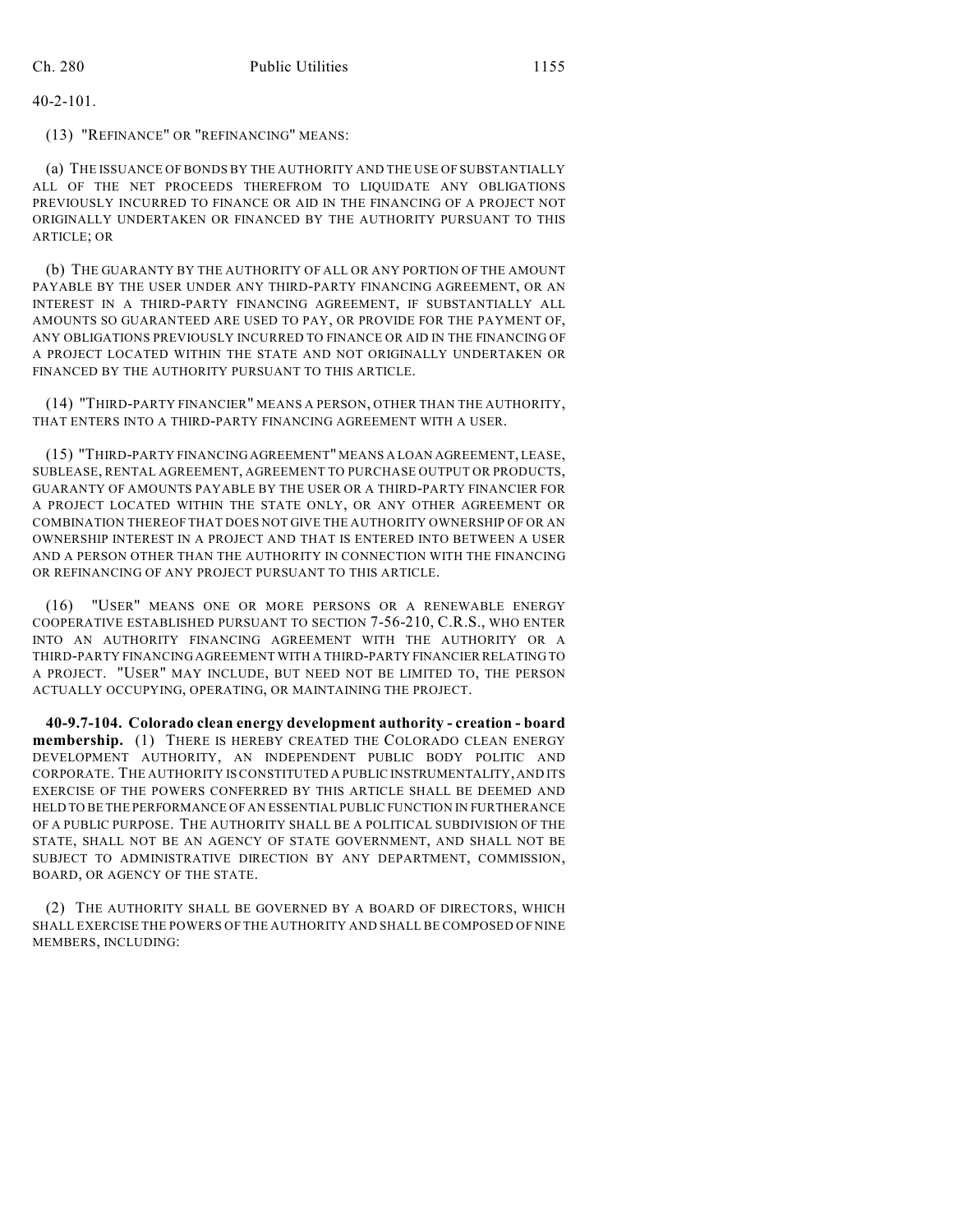(a) THE FOLLOWING FOUR EX OFFICIO MEMBERS OF THE EXECUTIVE BRANCH OF STATE GOVERNMENT OR THEIR DESIGNEES:

(I) THE STATE TREASURER;

(II) THE DIRECTOR OF THE COLORADO OFFICE OF ECONOMIC DEVELOPMENT CREATED IN SECTION 24-48.5-101 (1), C.R.S.;

(III) THE COMMISSIONER OF AGRICULTURE; AND

(IV) THE DIRECTOR OF THE GOVERNOR'S OFFICE OF ENERGY MANAGEMENT AND CONSERVATION, WHO SHALL SERVE AS THE CHAIRPERSON OF THE BOARD.

(b) ONE MEMBER APPOINTED BY THE GOVERNOR. THE GOVERNOR SHALL MAKE THE GOVERNOR'S INITIAL APPOINTMENT TO THE BOARD ON OR BEFORE AUGUST 1, 2007. THE TERM OF THE MEMBER APPOINTED BY THE GOVERNOR SHALL BE FOUR YEARS.

(c) ONE MEMBER APPOINTED BY THE SPEAKER OF THE HOUSE OF REPRESENTATIVES. THE SPEAKER SHALL MAKE THE SPEAKER'S INITIAL APPOINTMENT TO THE BOARD ON OR BEFORE AUGUST 1, 2007. THE TERM OF THE MEMBER APPOINTED BY THE SPEAKER SHALL BE FOUR YEARS; EXCEPT THAT THE TERM OF THE MEMBER INITIALLY APPOINTED BY THE SPEAKER SHALL BE TWO YEARS.

(d) ONE MEMBER APPOINTED BY THE PRESIDENT OF THE SENATE. THE PRESIDENT SHALL MAKE THE PRESIDENT'S INITIAL APPOINTMENT TO THE BOARD ON OR BEFORE AUGUST 1, 2007. THE TERM OF THE MEMBER APPOINTED BY THE PRESIDENT SHALL BE FOUR YEARS.

(e) ONE MEMBER APPOINTED BY THE MINORITY LEADER OF THE HOUSE OF REPRESENTATIVES. THE MINORITY LEADER SHALL MAKE THE MINORITY LEADER'S INITIAL APPOINTMENT TO THE BOARD ON OR BEFORE AUGUST 1, 2007. THE TERM OF THE MEMBER APPOINTED BY THE MINORITY LEADER SHALL BE FOUR YEARS; EXCEPT THAT THE TERM OF THE MEMBER INITIALLY APPOINTED BY THE MINORITY LEADER SHALL BE TWO YEARS.

(f) ONE MEMBER APPOINTED BY THE MINORITY LEADER OF THE SENATE. THE MINORITY LEADER SHALL MAKE THE MINORITY LEADER'S INITIAL APPOINTMENT TO THE BOARD ON OR BEFORE AUGUST 1, 2007. THE TERM OF THE MEMBER APPOINTED BY THE MINORITY LEADER SHALL BE FOUR YEARS.

(3) THE MEMBERS OF THE BOARD SHALL ELECT A VICE-CHAIRPERSON AND A SECRETARY.

(4) THE APPOINTED MEMBERS OF THE BOARD SHALL BE QUALIFIED VOTERS OF THE STATE WHO HAVE SPECIALIZED KNOWLEDGE OR COMPETENCE REGARDING THE FIELD OF CLEAN ENERGY DEVELOPMENT, THE PUBLIC UTILITY INDUSTRY, BANKING, OR PUBLIC FINANCE, AS EVIDENCED BY ACADEMIC COURSE WORK, DEGREES, OR SIGNIFICANT WORK EXPERIENCE IN MANAGEMENT POSITIONS IN SAID FIELDS OR INDUSTRY.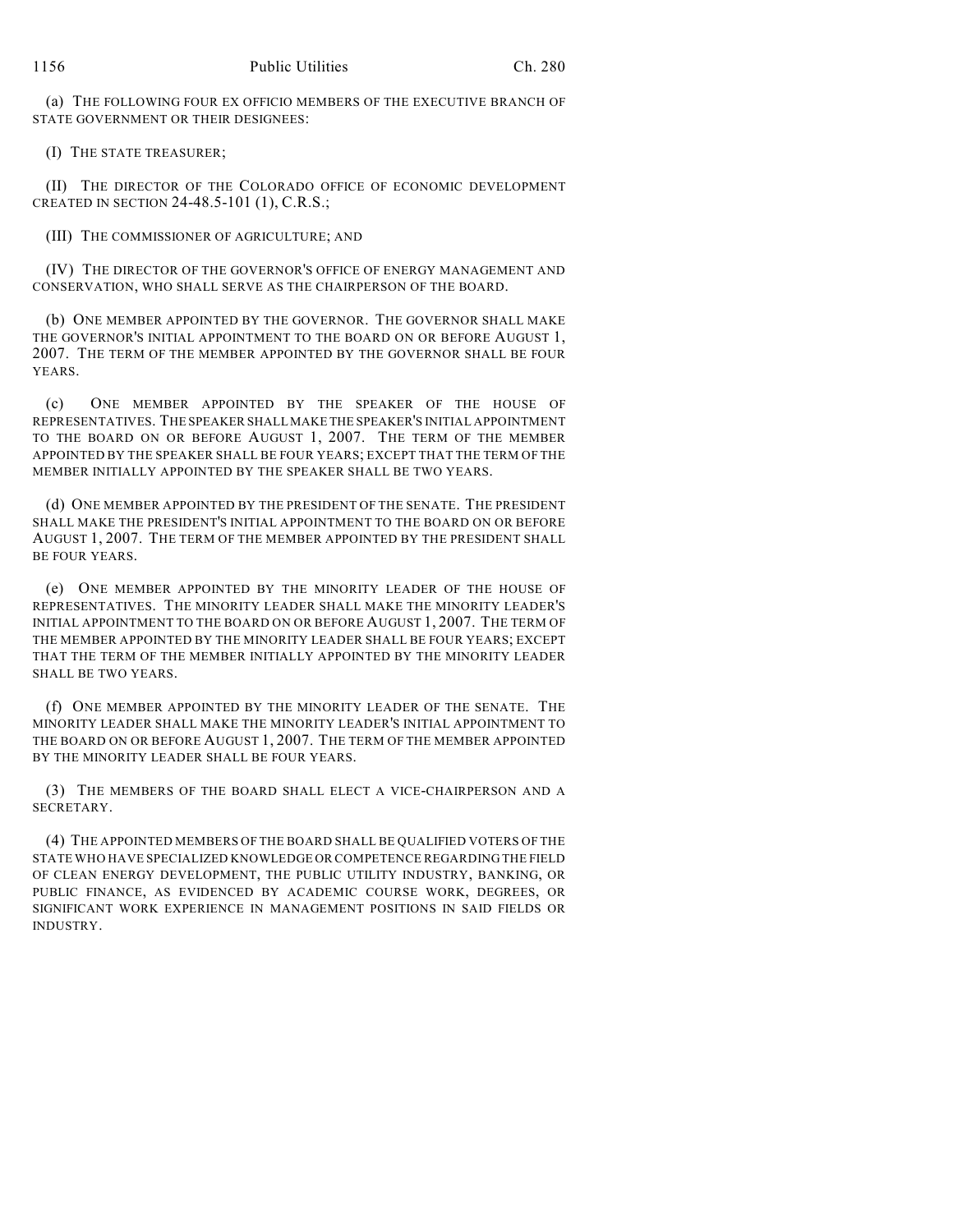#### Ch. 280 Public Utilities 1157

(5) NOTWITHSTANDING ANY OTHER LAW, IT IS NOT A CONFLICT OF INTEREST FOR A TRUSTEE, DIRECTOR, OFFICER, OR EMPLOYEE OF ANY PUBLIC UTILITY, FINANCIAL INSTITUTION, INVESTMENT BANKING FIRM, BROKERAGE FIRM, COMMERCIAL BANK OR TRUST COMPANY, INSURANCE COMPANY, OR OTHER FIRM, CORPORATION, OR BUSINESS ENTITY TO SERVE AS A BOARD MEMBER, THE EXECUTIVE DIRECTOR OF THE AUTHORITY, OR AN EMPLOYEE OF THE AUTHORITY. HOWEVER, A BOARD MEMBER, EXECUTIVE DIRECTOR, OR OTHER EMPLOYEE WHO IS ALSO SUCH A TRUSTEE, DIRECTOR, OFFICER, OR EMPLOYEE SHALL DISCLOSE HIS OR HER BUSINESS AFFILIATION TO THE BOARD AND SHALL ABSTAIN FROM VOTING OR OTHERWISE TAKING ACTION IN ANY INSTANCE IN WHICH HIS OR HER BUSINESS AFFILIATION IS DIRECTLY INVOLVED.

**40-9.7-105. Meetings of authority - quorum - expenses.** (1) FIVE MEMBERS OF THE BOARD SHALL CONSTITUTE A QUORUM FOR THE PURPOSE OF CONDUCTING BUSINESS AND EXERCISING THE POWERS OF THE BOARD. ACTION MAY BE TAKEN BY THE BOARD UPON THE AFFIRMATIVE VOTE OF AT LEAST FIVE OF ITS MEMBERS. NO VACANCY IN THE MEMBERSHIP OF THE BOARD SHALL IMPAIR THE RIGHT OF A QUORUM TO EXERCISE ALL THE RIGHTS AND PERFORM ALL THE DUTIES OF THE BOARD.

(2) THE AUTHORITY SHALL BE SUBJECT TO THE OPEN MEETINGS PROVISIONS OF THE "COLORADO SUNSHINE ACT OF 1972" CONTAINED IN PART 4 OF ARTICLE 6 OF TITLE 24, C.R.S., AND THE OPEN RECORDS PROVISIONS OF ARTICLE 72 OF TITLE 24, C.R.S.

(3) THE BOARD SHALL PROMULGATE AND ADHERE TO POLICIES AND PROCEDURES THAT GOVERN ITS CONDUCT AND PROVIDE MEANINGFUL OPPORTUNITIES FOR PUBLIC INPUT. THE POLICIES SHALL INCLUDE STANDARDS AND PROCEDURES FOR CALLING AN EMERGENCY MEETING.

(4) MEMBERS OF THE BOARD SHALL RECEIVE NO COMPENSATION FOR SERVICES BUT SHALL BE ENTITLED TO THE NECESSARY EXPENSES, INCLUDING TRAVEL AND LODGING EXPENSES, INCURRED IN THE DISCHARGE OF THEIR OFFICIAL DUTIES. ANY PAYMENTS FOR COMPENSATION AND EXPENSES SHALL BE PAID FROM FUNDS OF THE AUTHORITY.

## **40-9.7-106. Authority - duties and powers.** (1) THE AUTHORITY SHALL:

(a) HIRE AN EXECUTIVE DIRECTOR AND SUCH OTHER EMPLOYEES OR OTHER AGENTS AS IT DEEMS NECESSARY FOR THE PERFORMANCE OF ITS POWERS AND DUTIES, INCLUDING CONSULTANTS, FINANCIAL ADVISORS, AND LEGAL ADVISORS, AND PRESCRIBE THE POWERS AND DUTIES AND FIX THE COMPENSATION OF THE EMPLOYEES AND AGENTS. THE EXECUTIVE DIRECTOR OF THE AUTHORITY SHALL DIRECT THE AFFAIRS AND BUSINESS OF THE AUTHORITY, SUBJECT TO THE POLICIES, CONTROL, AND DIRECTION OF THE BOARD.

(b) MAINTAIN RECORDS AND ACCOUNTS OF REVENUES AND EXPENDITURES AS REQUIRED BY THE STATE AUDITOR;

(c) (I) CONVENE QUALIFIED TASK FORCES TO DEVELOP PROPOSED RECOMMENDATIONS FOR ITS CONSIDERATION, AMENDMENT, AND ADOPTION AND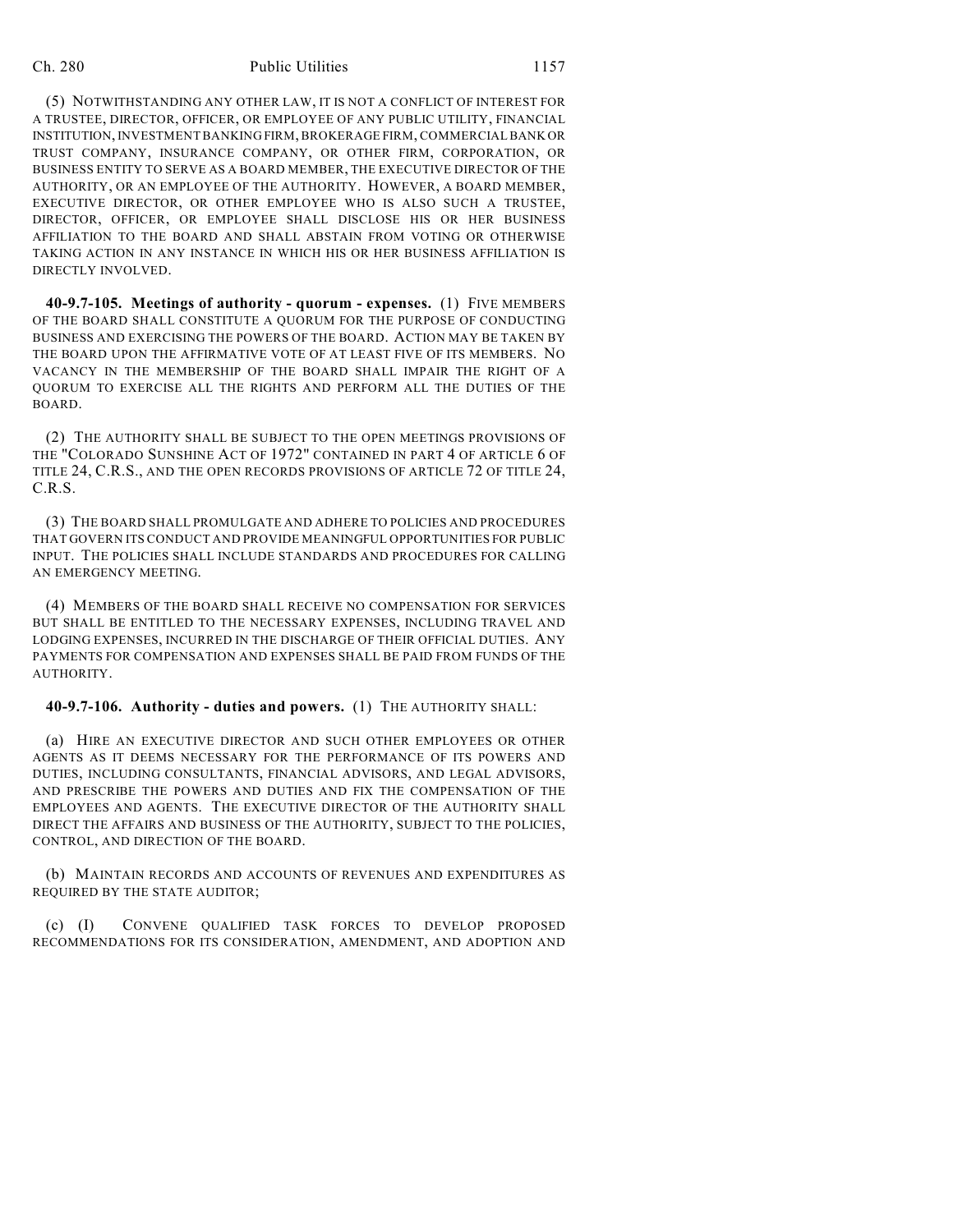1158 Public Utilities Ch. 280

THEREAFTER ITSELF ADOPT OFFICIAL RECOMMENDATIONS FOR THE GENERAL ASSEMBLY REGARDING THE TYPES OF CLEAN ENERGY PROJECTS THAT THE AUTHORITY SHOULD FINANCE, REFINANCE, OR OTHERWISE SUPPORT. AUTHORITY SHALL CONVENE THE TASK FORCES AS SOON AS THE AUTHORITY DETERMINES THAT IT HAS RECEIVED SUFFICIENT MONEYS FROM GIFTS, GRANTS, DONATIONS, OR PROJECT FEES TO ADEQUATELY FUND THE ACTIVITIES OF THE TASK FORCES. THE TASK FORCES SHALL DEVELOP AND THE AUTHORITY SHALL ADOPT FINAL RECOMMENDATIONS AS TO:

(A) WHETHER HYDROELECTRIC POWER GENERATION PROJECTS SHOULD BE CONSIDERED CLEAN ENERGY PROJECTS THAT THE AUTHORITY MAY FINANCE, REFINANCE, OR OTHERWISE SUPPORT AND, IF SO, THE NATURE OF ANY RESTRICTIONS, INCLUDING BUT NOT LIMITED TO TECHNOLOGICAL OR NAMEPLATE RATING REQUIREMENTS, THAT SUCH PROJECTS SHOULD SATISFY AS A PREREQUISITE TO AUTHORITY FINANCING, REFINANCING, OR OTHER SUPPORT;

(B) WHETHER PROJECTS THAT INVOLVE INTEGRATED GASIFICATION COMBINED CYCLE GENERATION FACILITIES OR IGCC FACILITIES, AS DEFINED IN SECTION 40-2-123 (2) (b) (II), OTHER THAN THE IGCC PROJECT DESCRIBED IN SECTION 40-2-123 (2) (b) (I) THAT IS SPECIFICALLY DEFINED AS CLEAN ENERGY PURSUANT TO SECTION  $40-9.7-103(5)(g)$ , OR OTHER CLEAN COAL TECHNOLOGIES THAT HAVE THE POTENTIAL FOR SUBSTANTIAL SEQUESTRATION OF CARBON EMISSIONS SHOULD BE CONSIDERED CLEAN ENERGY PROJECTS THAT THE AUTHORITY MAY FINANCE, REFINANCE, OR OTHERWISE SUPPORT, AND, IF SO, THE NATURE AND EXTENT OF ANY RESTRICTIONS, INCLUDING BUT NOT LIMITED TO SPECIFIC CARBON DIOXIDE EMISSIONS SEQUESTRATION REQUIREMENTS, THAT SUCH PROJECTS SHOULD SATISFY AS A PREREQUISITE TO AUTHORITY FINANCING, REFINANCING, OR OTHER SUPPORT; AND

(C) WHETHER ADDITIONAL RESTRICTIONS ON THE TYPES OF BIOMASS PROJECTS THAT ARE CONSIDERED CLEAN ENERGY PROJECTS THAT THE AUTHORITY MAY FINANCE, REFINANCE, OR OTHERWISE SUPPORT ARE APPROPRIATE AND, IF SO, WHAT THE RESTRICTIONS SHOULD BE.

(II) BEFORE DEVELOPING AND ADOPTING RECOMMENDATIONS AS REQUIRED BY SUBPARAGRAPH (I) OF THIS PARAGRAPH (c), THE TASK FORCES AND AUTHORITY SHALL SOLICIT PUBLIC INPUT REGARDING THE ISSUES FOR WHICH RECOMMENDATIONS ARE TO BE DEVELOPED AND ADOPTED. THE AUTHORITY SHALL INCLUDE ITS RECOMMENDATIONS IN EITHER ITS INITIAL THREE-YEAR PLAN PREPARED PURSUANT TO PARAGRAPH (d) OF THIS SUBSECTION (3) OR, WITH RESPECT TO ANY RECOMMENDATION THAT IS NOT DEVELOPED AND ADOPTED BY FEBRUARY 1, 2008, IN THE FIRST THREE-YEAR PLAN THAT FOLLOWS THE DEVELOPMENT AND ADOPTION OF THE RECOMMENDATION.

(d) (I) EXCEPT AS OTHERWISE PROVIDED IN SUBPARAGRAPH (IV) OF THIS PARAGRAPH (d), BEFORE FINANCING, REFINANCING, OR OTHERWISE SUPPORTING ANY PROJECT, DEVELOP, ADOPT, AND PUBLISH A THREE-YEAR PLAN FOR ITS ACTIVITIES THAT INCLUDES:

(A) A DESCRIPTION OF HOW THE PLANNED ACTIVITIES OF THE AUTHORITY ARE CONSISTENT WITH THE FINDINGS AND DECLARATIONS OF THE GENERAL ASSEMBLY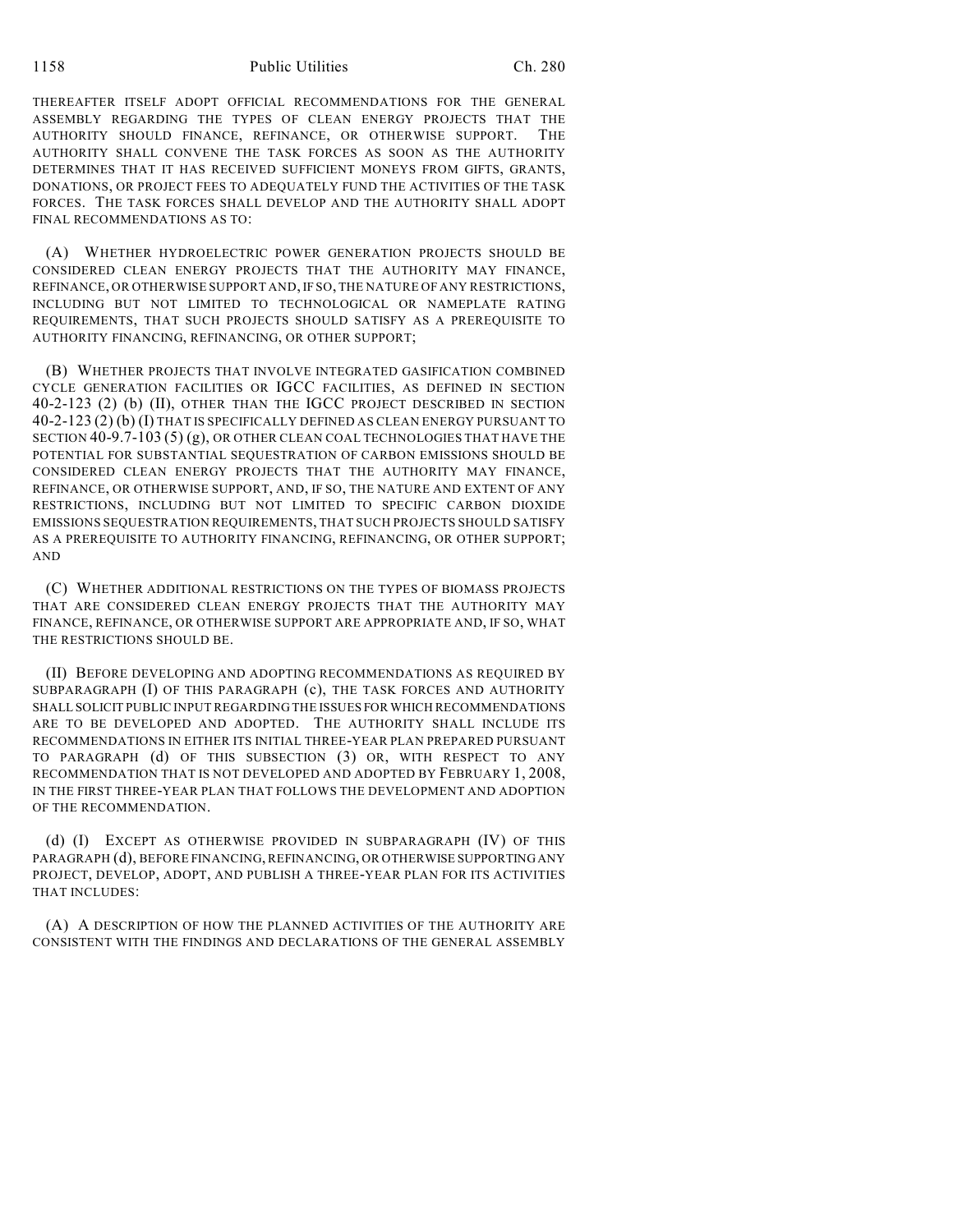EXPRESSED IN SECTION 40-9.7-102; AND

(B) A DESCRIPTION OF THE PRIORITIES OF THE AUTHORITY IN EXERCISING ITS POWERS AND DUTIES, INCLUDING A SPECIFIC DESCRIPTION OF THE RELATIVE EMPHASES PLACED BY THE AUTHORITY ON FUEL AND ELECTRICITY PROJECTS AND ON PROJECTS LOCATED WITHIN OR OUTSIDE THE STATE.

(II) THE AUTHORITY SHALL DEVELOP, PUBLISH, AND ADOPT A NEW THREE-YEAR ACTIVITY PLAN THAT INCLUDES THE DESCRIPTIONS SPECIFIED IN SUBPARAGRAPH (I) OF THIS PARAGRAPH (d) FOR EACH THREE-YEAR PERIOD FOLLOWING THE PERIOD COVERED BY ITS INITIAL THREE-YEAR PLAN.

(III) BEFORE ADOPTING ANY THREE-YEAR PLAN REQUIRED BY SUBPARAGRAPH (I) OR (II) OF THIS PARAGRAPH (d), THE AUTHORITY SHALL DEVELOP AND PUBLISH A DRAFT OF THE PLAN AND SOLICIT PUBLIC COMMENTS ON THE PLAN.

(IV) THE AUTHORITY SHALL ADOPT AND SUBMIT ITS INITIAL THREE-YEAR PLAN TO THE AGRICULTURE, NATURAL RESOURCES, AND ENERGY COMMITTEE OF THE SENATE AND THE TRANSPORTATION AND ENERGY COMMITTEE OF THE HOUSE OF REPRESENTATIVES, OR ANY SUCCESSOR COMMITTEES, NO LATER THAN FEBRUARY 1, 2008, AND SHALL ADOPT AND SUBMIT TO SAID COMMITTEES ITS SUBSEQUENT THREE-YEAR PLANS NO LATER THAN FEBRUARY 1 OF EVERY THIRD YEAR THEREAFTER.

(V) THE AUTHORITY MAY FINANCE, REFINANCE, OR OTHERWISE LEND SUPPORT TO THE PROJECTS DESCRIBED IN SECTION 40-9.7-108 (3) (d) BEFORE DEVELOPING, ADOPTING, AND PUBLISHING A PLAN REQUIRED BY SUBPARAGRAPH (I) OR (II) OF THIS PARAGRAPH (d).

(2) IN ADDITION TO ANY OTHER POWERS SPECIFICALLY GRANTED TO THE AUTHORITY IN THIS ARTICLE, THE AUTHORITY HAS THE FOLLOWING POWERS:

(a) TO HAVE PERPETUAL EXISTENCE AND SUCCESSION AS A BODY POLITIC AND CORPORATE;

(b) TO HAVE AND TO USE A SEAL AND TO ALTER THE SAME AT ITS PLEASURE;

(c) TO MAINTAIN AN OFFICE AT SUCH PLACE AS IT MAY DESIGNATE;

(d) TO ADOPT AND FROM TIME TO TIME AMEND OR REPEAL BYLAWS FOR THE REGULATION OF ITS AFFAIRS AND THE CONDUCT OF ITS BUSINESS, CONSISTENT WITH THE PROVISIONS OF THIS ARTICLE;

(e) TO FIX THE TIME AND PLACE OF BOARD MEETINGS, WHETHER WITHIN OR OUTSIDE THE STATE, AND THE METHOD OF PROVIDING NOTICE OF THE MEETINGS;

(f) TO MAKE AND PASS ORDERS AND RESOLUTIONS NECESSARY FOR THE GOVERNMENT AND MANAGEMENT OF THE AFFAIRS OF THE AUTHORITY AND THE EXECUTION OF THE POWERS VESTED IN THE AUTHORITY;

(g) TO APPOINT ADVISORY COMMITTEES AND TO DEFINE THE DUTIES THEREOF;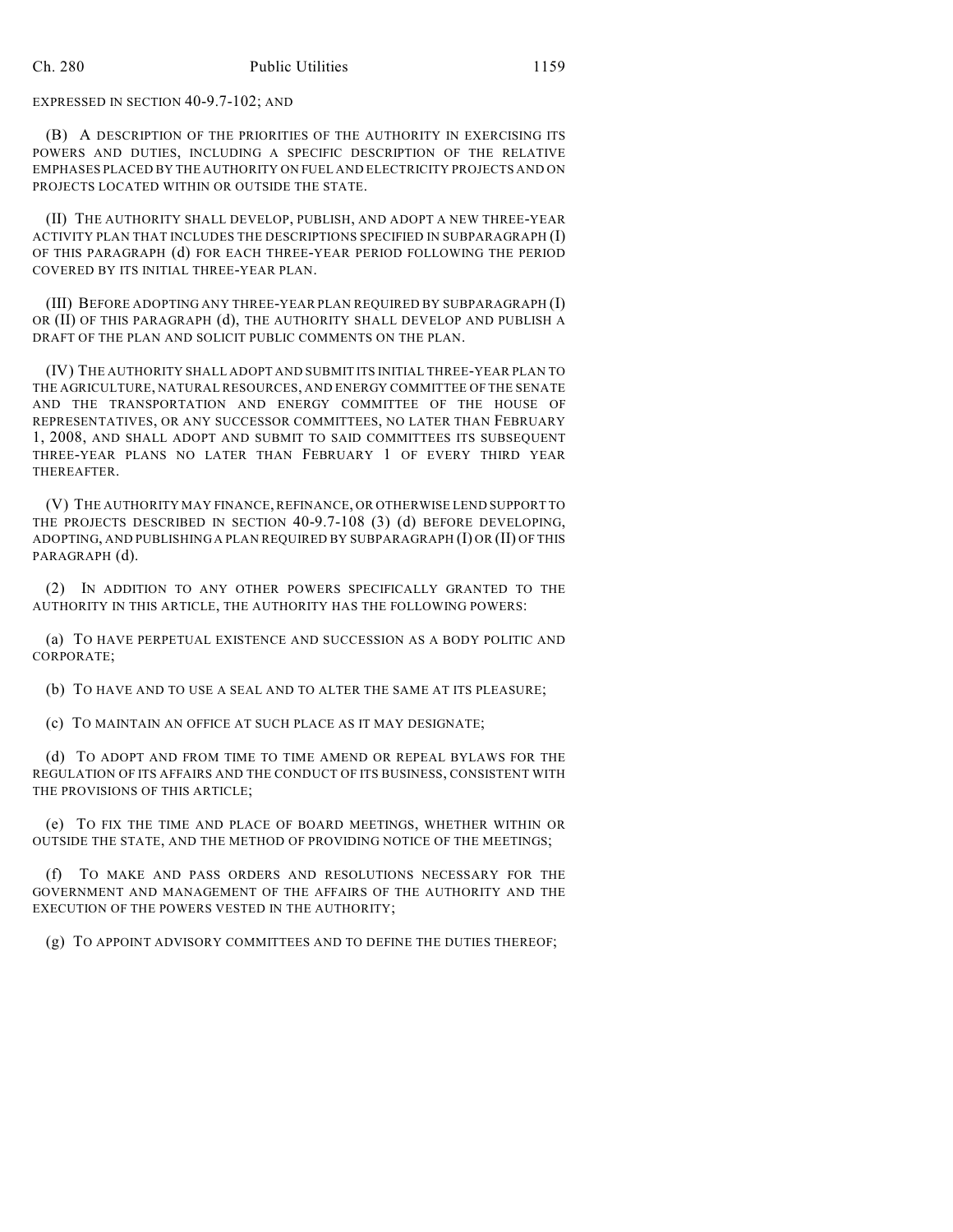(h) TO SUE AND BE SUED;

(i) TO FINANCE AND REFINANCE PROJECTS LOCATED WITHIN OR OUTSIDE THE STATE AND TO ENTER INTO AND PERFORM ITS OBLIGATIONS UNDER FINANCING AGREEMENTS;

(j) TO ISSUE BONDS AND REFUNDING BONDS IN ACCORDANCE WITH SECTION 40-9.7-107;

(k) TO ENTER INTO AND PERFORM ITS OBLIGATIONS UNDER CONTRACTS AND AGREEMENTS AFFECTING THE AFFAIRS, ASSETS, REVENUES, AND PROPERTY OF THE AUTHORITY AND AFFECTING ANY BONDS, FINANCING AGREEMENTS, OR ANY OTHER CONTRACTS OF THE AUTHORITY, INCLUDING, BUT NOT LIMITED TO, CONTRACTS FOR THE ORIGINATION, PROCESSING, AND SERVICING OF FINANCING AGREEMENTS;

(l) TO PURCHASE OR ARRANGE FOR BOND INSURANCE, LETTERS OF CREDIT, STANDBY BOND PURCHASE AGREEMENTS, INTEREST RATE HEDGING, AND OTHER FINANCIAL ARRANGEMENTS WITH RESPECT TO ANY BONDS, FINANCING AGREEMENTS, OR OTHER CONTRACTS AUTHORIZED BY THIS ARTICLE;

(m) TO PLEDGE ALL OR ANY PORTION OF THE REVENUES PAYABLE TO THE AUTHORITY PURSUANT TO A FINANCING AGREEMENT TO SECURE BONDS OR THE OBLIGATIONS OF THE AUTHORITY UNDER ANY FINANCING AGREEMENT OR CONTRACT AUTHORIZED BY THIS ARTICLE;

(n) TO USE MONEYS IN THE FUND OR ANY ACCOUNT THEREOF TO MAKE LOANS TO USERS OR THIRD-PARTY FINANCIERS OR TO ENTER INTO OTHER FINANCING AGREEMENTS IN CONNECTION WITH THE FINANCING OR REFINANCING OF PROJECTS IN ACCORDANCE WITH SECTION 40-9.7-108;

(o) TO USE OR PLEDGE ALL OR ANY PORTION OF THE FUND OR ANY ACCOUNT THEREOF TO PAY OR SECURE THE PAYMENT OF BONDS OR THE OBLIGATIONS OF THE AUTHORITY UNDER ANY FINANCING AGREEMENT OR CONTRACT AUTHORIZED BY THIS ARTICLE IN ACCORDANCE WITH SECTION 40-9.7-108;

(p) IN CONNECTION WITH A FINANCING, A REFINANCING, OR BONDS ISSUED TO FINANCE OR REFINANCE A PROJECT PURSUANT TO AN ARRANGEMENT UNDER WHICH TITLE TO OR IN A PROJECT OR AN INTEREST THEREIN REMAINS WITH THE USER OR A THIRD-PARTY FINANCIER, TO GRANT A MORTGAGE OR OTHER LIEN UPON OR SECURITY INTEREST IN SUCH PROJECT OR AN INTEREST THEREIN OR ANY OTHER PROPERTY OF THE USER OR THE THIRD-PARTY FINANCIER, UPON OR IN ONE OR MORE NOTES, DEBENTURES, BONDS, LOAN AGREEMENTS, LEASES, SUBLEASES, RENTAL AGREEMENTS, OPTIONS TO PURCHASE, AGREEMENTS TO PURCHASE OUTPUT OR PRODUCTS, GUARANTEES, OR ANY OTHER PROPERTY OF THE USER OR THIRD-PARTY FINANCIER OR UPON OR IN ANY OTHER SECURED OR UNSECURED OBLIGATIONS OF THE USER OR A THIRD-PARTY FINANCIER, AS THE AUTHORITY DEEMS ADVISABLE;

(q) TO RECEIVE AND ACCEPT FROM ANY SOURCE AID, GRANTS OR CONTRIBUTIONS OF MONEY, CONVEYANCES OF REAL OR PERSONAL PROPERTY, LABOR, OR OTHER THINGS OF VALUE, INCLUDING, BUT NOT LIMITED TO, GIFTS OR GRANTS FROM ANY DEPARTMENT, AGENCY, OR INSTRUMENTALITY OF THE UNITED STATES, UPON SUCH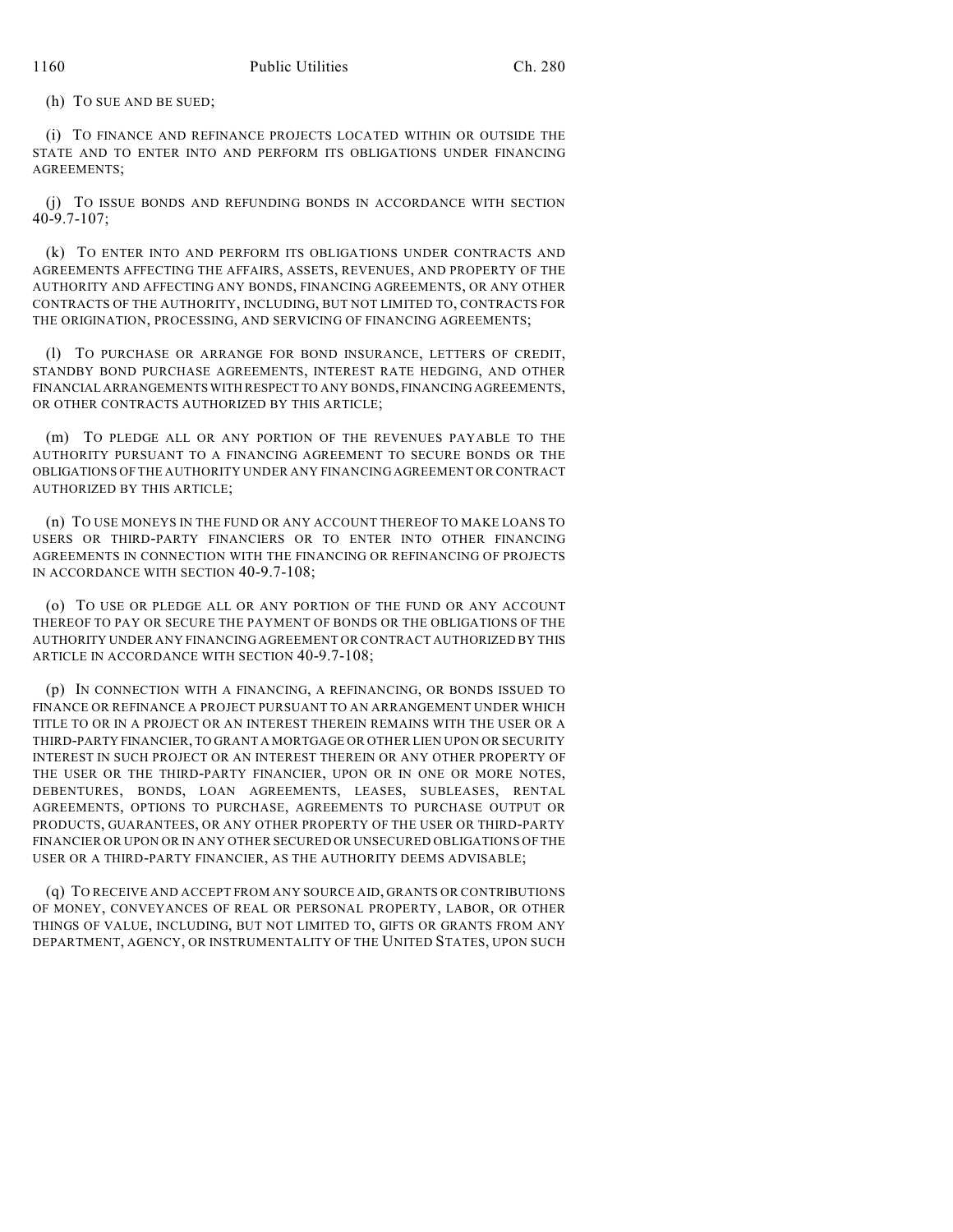#### Ch. 280 Public Utilities 1161

TERMS AND CONDITIONS AS THE AUTHORITY MAY APPROVE TO BE HELD, USED, AND APPLIED BY THE AUTHORITY TO CARRY OUT THE PURPOSES OF THIS ARTICLE SUBJECT TO ANY CONDITIONS UPON WHICH THE AID, GRANTS OR CONTRIBUTIONS, PROPERTY, LABOR, OR OTHER THINGS OF VALUE ARE PROVIDED;

(r) TO PROCURE INSURANCE AGAINST ANY LOSS IN CONNECTION WITH ITS PROPERTY AND OTHER ASSETS, INCLUDING LOANS AND LOAN NOTES, IN SUCH AMOUNTS AND FROM SUCH INSURERS AS IT MAY DEEM ADVISABLE;

(s) TO PROCURE INSURANCE OR GUARANTEES FROM ANY PUBLIC OR PRIVATE ENTITY, INCLUDING ANY DEPARTMENT, AGENCY, OR INSTRUMENTALITY OF THE UNITED STATES, FOR PAYMENT OF ANY BONDS ISSUED BY THE AUTHORITY AND TO PAY PREMIUMS FOR ANY SUCH INSURANCE;

(t) TO ENTER INTO CONTRACTS AND AGREEMENTS WITH ANY USER, THIRD-PARTY FINANCIER, OR PERSON;

(u) TO PROVIDE TECHNICAL ASSISTANCE TO LOCAL PUBLIC BODIES AND FOR-PROFIT AND NONPROFIT ENTITIES IN THE DEVELOPMENT OR OPERATION OF PROJECTS AND TO DISTRIBUTE DATA AND INFORMATION CONCERNING THE ENCOURAGEMENT AND IMPROVEMENT OF PROJECTS;

(v) TO ENTER INTO ONE OR MORE AGREEMENTS OR CONTRACTS WITH THE UNITED STATES GOVERNMENT, THIS STATE, ANY OTHER STATE, ANY LOCAL GOVERNMENT OF THIS STATE OR ANY OTHER STATE, ANY PUBLIC BODY, OR ANY DEPARTMENT, AGENCY, OR INSTRUMENTALITY OF THE UNITED STATES GOVERNMENT, THIS STATE, ANY OTHER STATE, OR ANY PUBLIC BODY, IN ORDER TO JOINTLY FINANCE OR REFINANCE ONE OR MORE PROJECTS AND TO COOPERATE WITH AND EXCHANGE SERVICES, PERSONNEL, AND INFORMATION WITH ANY SUCH GOVERNMENT, PUBLIC BODY, DEPARTMENT, AGENCY, OR INSTRUMENTALITY;

(w) TO SELL, AT PUBLIC OR PRIVATE SALE, WITH OR WITHOUT PUBLIC BIDDING, ANY NOTES, DEBENTURES, BONDS, LOAN AGREEMENTS, LEASES, SUBLEASES, RENTAL AGREEMENTS, AGREEMENTS TO PURCHASE OUTPUT OR PRODUCTS, GUARANTEES, OR ANY OTHER SECURED OR UNSECURED OBLIGATIONS HELD BY THE AUTHORITY;

(x) TO PROVIDE INFORMATION AND TRAINING TO EMPLOYEES OF A PROJECT REGARDING ANY UNIQUE HAZARDS THAT MAY BE POSED BY THE PROJECT, AS WELL AS TRAINING IN SAFETY WORK PRACTICES AND EMERGENCY PROCEDURES; AND

(y) TO HAVE AND EXERCISE ALL RIGHTS AND POWERS NECESSARY OR INCIDENTAL TO OR IMPLIED FROM THE SPECIFIC POWERS GRANTED BY THIS ARTICLE AND TO DO ALL OTHER THINGS NECESSARY AND CONVENIENT TO CARRY OUT THE PURPOSES OF THIS ARTICLE.

(3) IN PERFORMING ITS DUTIES AND EXERCISING ITS POWERS UNDER THIS ARTICLE, THE AUTHORITY SHALL, TO THE GREATEST EXTENT FEASIBLE, SEEK TO ENSURE AND PROVIDE OPEN NONDISCRIMINATORY ACCESS TO CLEAN ENERGY PROJECT FINANCING AND THE USE OF CLEAN ENERGY PROJECTS THAT THE AUTHORITY FINANCES, REFINANCES, OR GUARANTEES.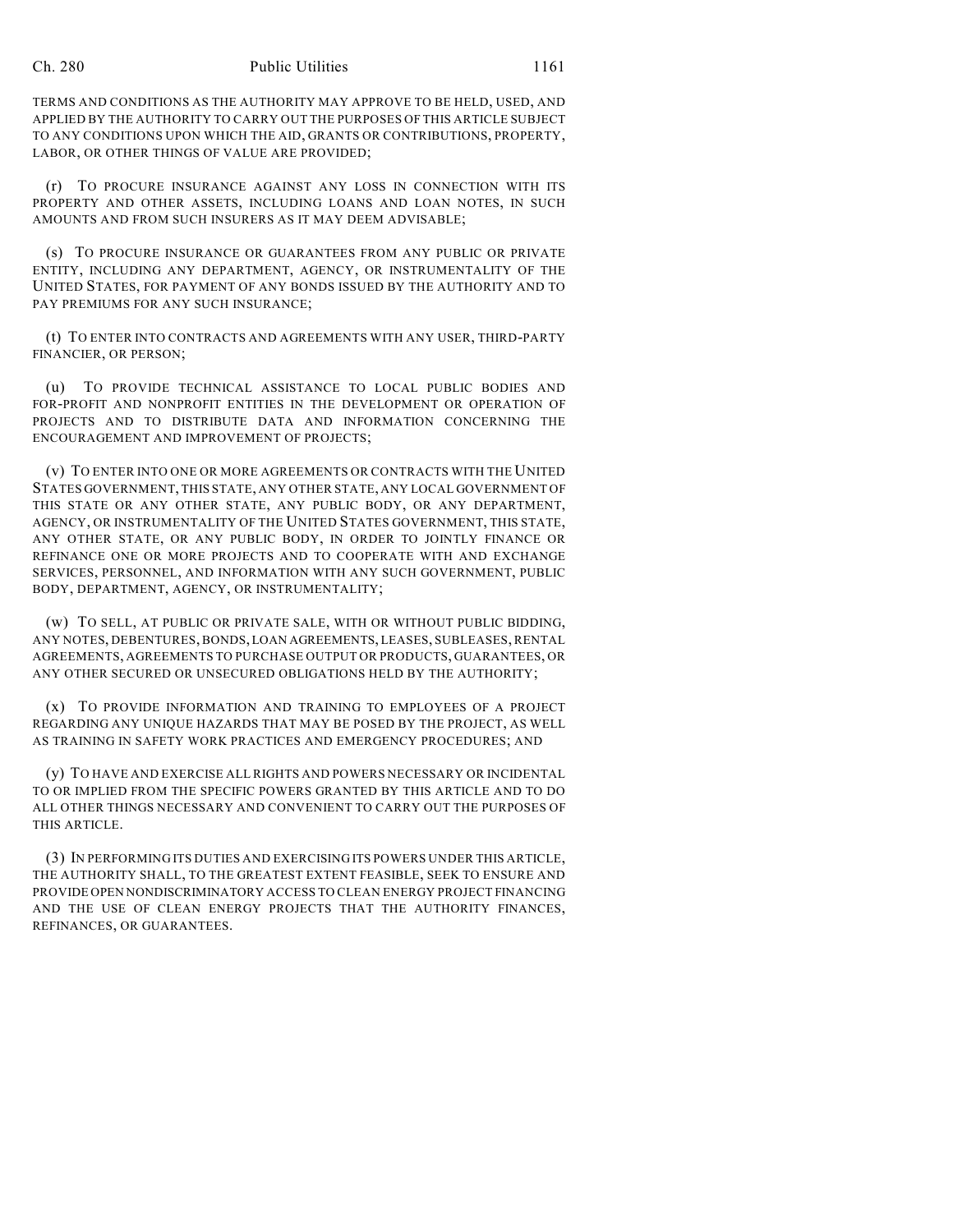#### 1162 Public Utilities Ch. 280

**40-9.7-107. Bonds.** (1) SUBJECT TO SECTION 40-9.7-109, THE AUTHORITY MAY ISSUE BONDS FOR ANY OF ITS CORPORATE PURPOSES AND MAY PAY AND SECURE THE BONDS BY, AND PLEDGE FOR THE PAYMENT AND SECURITY OF THE BONDS, ALL OR ANY PORTION OF THE FUND, THE RIGHT, TITLE, AND INTEREST OF THE AUTHORITY IN AND TO REVENUES FROM ANY PROJECT, FINANCING AGREEMENT, MORTGAGE, LIEN, OR OTHER SECURITY INTEREST PERMITTED BY SECTION 40-9.7-106 (2) (p), OR ANY OTHER REVENUES, MONEY, PROPERTY, CONTRACT RIGHTS, OR OTHER RIGHTS OF THE AUTHORITY. BONDS SHALL BE ISSUED PURSUANT TO A RESOLUTION OF THE AUTHORITY.

(2) AS PROVIDED IN THE RESOLUTION OF THE AUTHORITY UNDER WHICH BONDS ARE AUTHORIZED TO BE ISSUED OR AS PROVIDED IN A TRUST INDENTURE BETWEEN THE AUTHORITY AND ANY COMMERCIAL BANK OR TRUST COMPANY HAVING FULL TRUST POWERS, BONDS MAY:

(a) BE EXECUTED AND DELIVERED BY THE AUTHORITY AT SUCH TIMES;

(b) BE IN SUCH FORM AND DENOMINATIONS AND INCLUDE SUCH TERMS AND MATURITIES;

(c) BE SUBJECT TO OPTIONAL OR MANDATORY REDEMPTION PRIOR TO MATURITY WITH OR WITHOUT A PREMIUM;

(d) BE IN FULLY REGISTERED FORM OR BEARER FORM REGISTRABLE AS TO PRINCIPAL OR INTEREST OR BOTH;

(e) BEAR SUCH CONVERSION PRIVILEGES;

(f) BE PAYABLE IN SUCH INSTALLMENTS AND AT SUCH TIMES NOT EXCEEDING FIFTY YEARS FROM THE DATE THEREOF;

(g) BE PAYABLE AT SUCH PLACE OR PLACES WHETHER WITHIN OR OUTSIDE THE STATE;

(h) BEAR INTEREST AT SUCH RATE OR RATES PER ANNUM, WHICH MAY BE FIXED OR VARY ACCORDING TO INDEX, PROCEDURE, OR FORMULA OR AS DETERMINED BY THE AUTHORITY OR ITS AGENTS, WITHOUT REGARD TO ANY INTEREST RATE LIMITATION APPEARING IN ANY OTHER LAW OF THE STATE;

(i) BE SUBJECT TO PURCHASE AT THE OPTION OF THE HOLDER OR THE AUTHORITY;

(j) BE EVIDENCED IN SUCH MANNER;

(k) BE EXECUTED BY SUCH OFFICERS OF THE AUTHORITY, INCLUDING THE USE OF ONE OR MORE FACSIMILE SIGNATURES SO LONG AS AT LEAST ONE MANUAL SIGNATURE OF AN OFFICER OF THE AUTHORITY OR OF AN AGENT AUTHENTICATING THE SAME APPEARS ON THE BONDS;

(l) BE IN THE FORM OF COUPON BONDS THAT HAVE ATTACHED INTEREST COUPONS BEARING A MANUAL OR FACSIMILE SIGNATURE OF AN OFFICER OF THE AUTHORITY; AND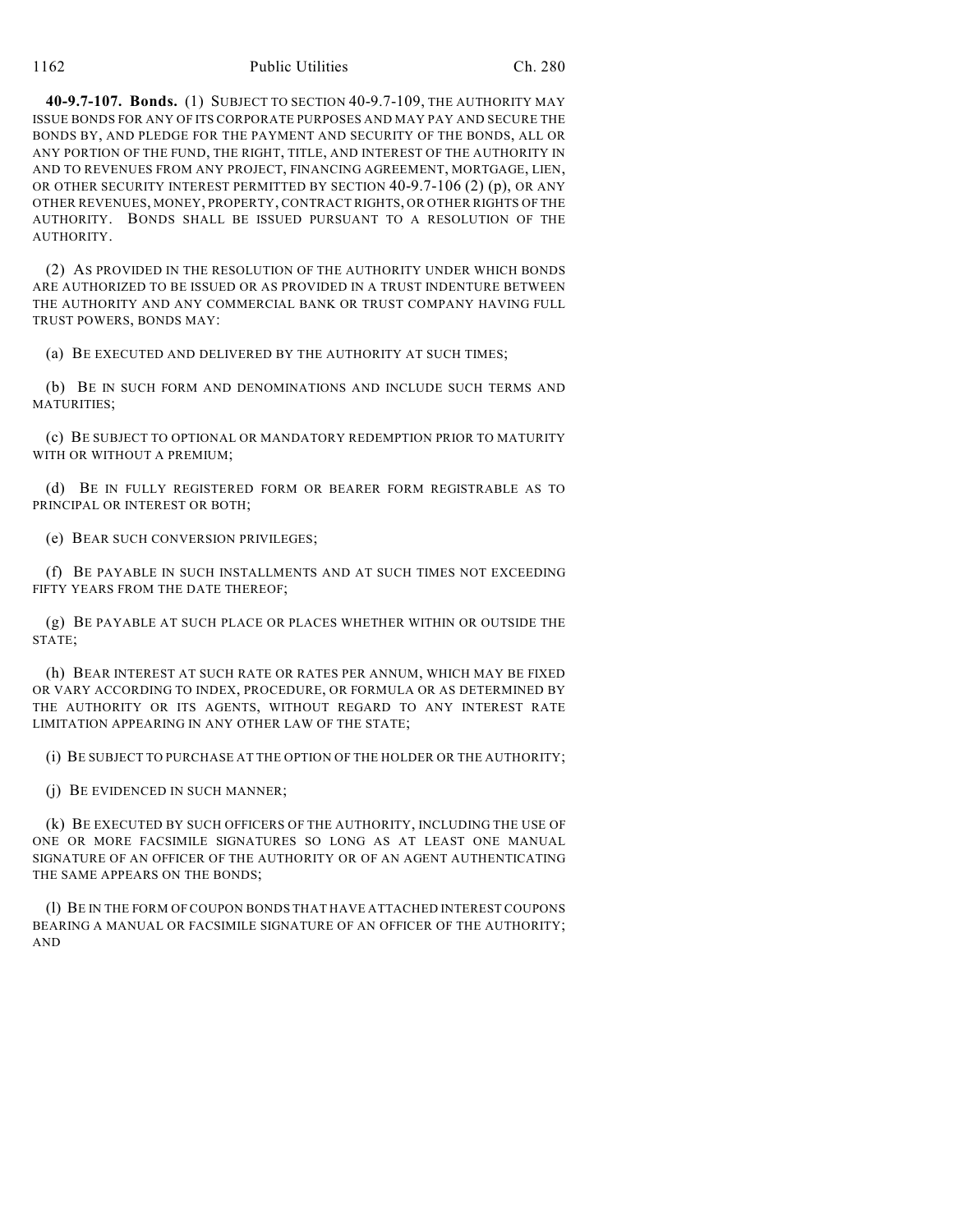#### (m) CONTAIN SUCH PROVISIONS NOT INCONSISTENT WITH THIS ARTICLE.

(3) BONDS MAY BE SOLD AT PUBLIC OR PRIVATE SALE AT SUCH PRICE OR PRICES, IN SUCH MANNER, AND AT SUCH TIMES AS DETERMINED BY THE AUTHORITY, AND THE AUTHORITY MAY PAY ALL FEES, EXPENSES, AND COMMISSIONS THAT IT DEEMS NECESSARY OR ADVANTAGEOUS IN CONNECTION WITH THE SALE OF THE BONDS. THE POWER TO FIX THE DATE OF SALE OF THE BONDS, TO RECEIVE BIDS OR PROPOSALS, TO AWARD AND SELL BONDS, TO FIX INTEREST RATES, AND TO TAKE ALL OTHER ACTION NECESSARY TO SELL AND DELIVER THE BONDS MAY BE DELEGATED TO AN OFFICER OR AGENT OF THE AUTHORITY. ANY OUTSTANDING BONDS MAY BE REFUNDED BY THE AUTHORITY PURSUANT TO ARTICLE 56 OF TITLE 11, C.R.S.; EXCEPT THAT THE MATURITY OF ANY REFUNDING BONDS SHALL NOT EXCEED FIFTY YEARS NOTWITHSTANDING ANY PROVISION OF ARTICLE 56 OF TITLE 11, C.R.S., TO THE CONTRARY. ALL BONDS AND ANY APPLICABLE INTEREST COUPONS ARE DECLARED TO BE NEGOTIABLE INSTRUMENTS.

(4) SUBJECT TO THE PROVISIONS OF SECTION 40-9.7-109, THE RESOLUTION OR TRUST INDENTURE AUTHORIZING THE ISSUANCE OF BONDS MAY CONTAIN SUCH PROVISIONS FOR PROTECTING AND ENFORCING THE RIGHTS AND REMEDIES OF HOLDERS OF ANY OF THE BONDS AS THE AUTHORITY DEEMS APPROPRIATE, MAY SET FORTH THE RIGHTS AND REMEDIES OF THE HOLDERS OF ANY OF THE BONDS, AND MAY CONTAIN PROVISIONS THAT THE AUTHORITY DEEMS APPROPRIATE FOR THE SECURITY OF THE HOLDERS OF THE BONDS, INCLUDING, BUT NOT LIMITED TO, PROVISIONS FOR LETTERS OF CREDIT, INSURANCE, STANDBY CREDIT AGREEMENTS, OR OTHER FORMS OF CREDIT INSURING TIMELY PAYMENT OF THE BONDS, INCLUDING THE REDEMPTION PRICE OR THE PURCHASE PRICE.

(5) ANY PLEDGE OF REVENUES OR PROPERTY MADE BY THE AUTHORITY OR BY ANY PERSON OR GOVERNMENTAL UNIT WITH WHICH THE AUTHORITY CONTRACTS SHALL BE VALID AND BINDING FROM THE TIME THE PLEDGE IS MADE. THE REVENUES OR PROPERTY PLEDGED SHALL IMMEDIATELY BE SUBJECT TO THE LIEN OF THE PLEDGE WITHOUT ANY PHYSICAL DELIVERY OR FURTHER ACT, AND THE LIEN OF THE PLEDGE SHALL BE VALID AND BINDING AGAINST ALL PARTIES HAVING CLAIMS OF ANY KIND IN TORT, CONTRACT, OR OTHERWISE AGAINST THE PLEDGING PARTY, IRRESPECTIVE OF WHETHER THE CLAIMING PARTY HAS NOTICE OF THE LIEN. THE INSTRUMENT BY WHICH THE PLEDGE IS CREATED NEED NOT BE RECORDED OR FILED.

(6) THE MEMBERS OF THE AUTHORITY, EMPLOYEES OF THE AUTHORITY, AND ANY PERSON EXECUTING BONDS ARE NOT LIABLE PERSONALLY ON THE BONDS OR SUBJECT TO ANY PERSONAL LIABILITY OR ACCOUNTABILITY BY REASON OF THE ISSUANCE THEREOF.

(7) THE AUTHORITY MAY PURCHASE ITS BONDS OUT OF ANY AVAILABLE FUNDS AND MAY HOLD, PLEDGE, CANCEL, OR RESELL THE BONDS SUBJECT TO AND IN ACCORDANCE WITH AGREEMENTS WITH THE BOND HOLDERS.

(8) THE AUTHORITY IS AUTHORIZED TO ENGAGE THE SERVICES OF CONSULTANTS, FINANCIAL ADVISORS, UNDERWRITERS, ATTORNEYS, ACCOUNTANTS, CONSULTANTS, BOND INSURERS, LETTER OF CREDIT BANKS, RATING AGENCIES, AGENTS, OR OTHER PERSONS WHOSE SERVICES MAY BE REQUIRED OR DEEMED ADVANTAGEOUS BY THE AUTHORITY IN CONNECTION WITH BONDS.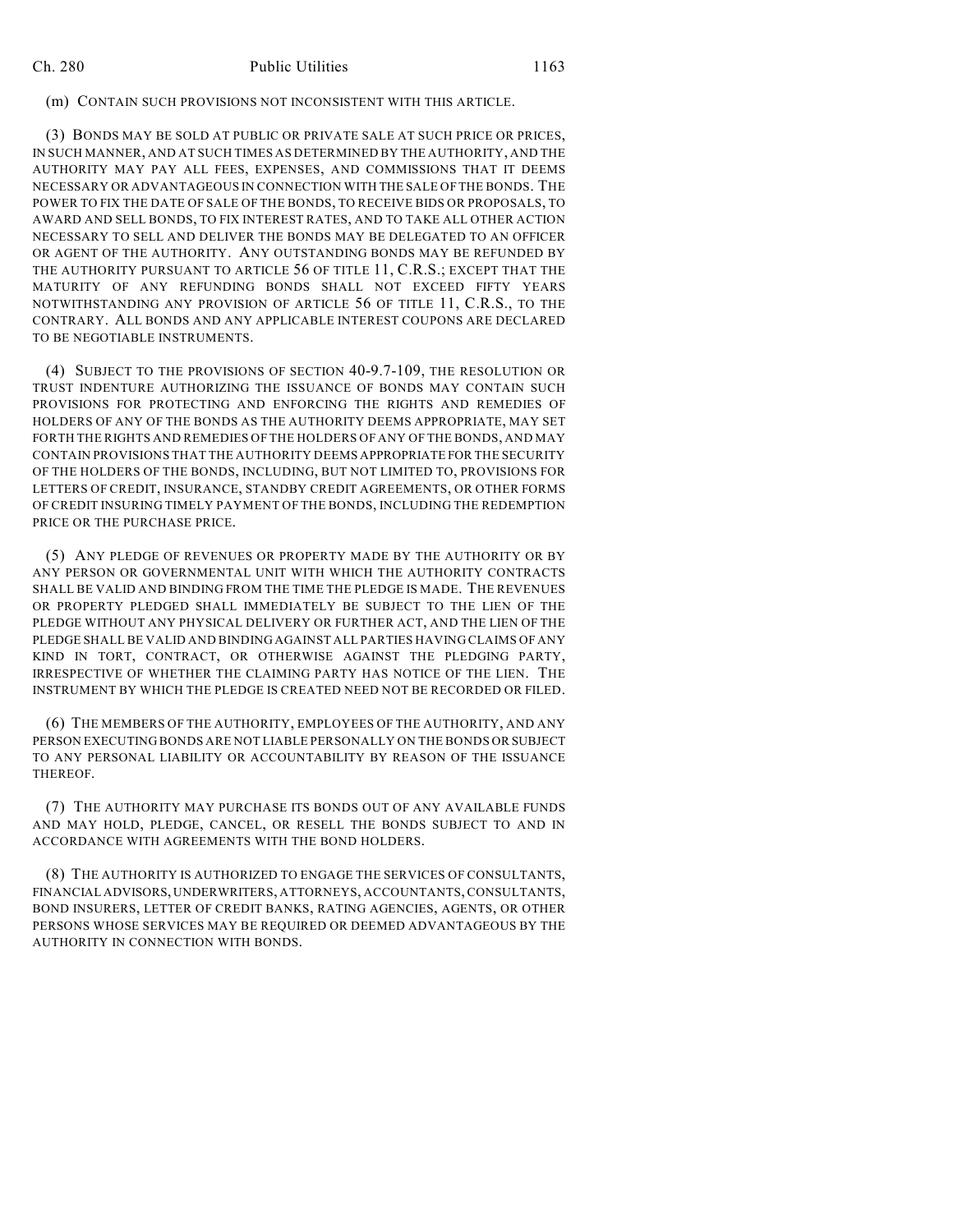**40-9.7-108. Colorado clean energy development authority fund - creation authorization of projects.** (1) THE COLORADO CLEAN ENERGY DEVELOPMENT AUTHORITY FUND IS HEREBY CREATED IN THE STATE TREASURY. THE FOLLOWING MONEYS, TOGETHER WITH ANY OTHER MONEYS APPROPRIATED BY THE GENERAL ASSEMBLY, SHALL BE CREDITED TO THE FUND SUBJECT TO AGREEMENTS WITH THE HOLDERS OF BONDS, FINANCING AGREEMENTS, CONTRACTS, AGREEMENTS, OR OTHER OBLIGATIONS OF THE AUTHORITY AUTHORIZED BY THIS ARTICLE:

(a) ANY GIFTS, GRANTS, AND DONATIONS, INCLUDING GRANTS FROM OTHER GOVERNMENTAL AGENCIES OR ENTITIES, ACCEPTED BY THE AUTHORITY TO BE USED FOR THE PURPOSES SET FORTH IN THIS ARTICLE;

(b) REVENUES PAID TO THE AUTHORITY BY PUBLIC UTILITIES AND OTHER PERSONS USING PROJECTS FINANCED OR REFINANCED BY THE AUTHORITY; AND

(c) ANY OTHER MONEYS DETERMINED BY THE GENERAL ASSEMBLY OR THE AUTHORITY TO BE DEPOSITED THEREIN.

(2) THE FUND SHALL BE ADMINISTERED BY THE AUTHORITY AND SHALL BE AVAILABLE IN PERPETUITY FOR THE PURPOSES STATED IN THIS ARTICLE. THE AUTHORITY IS AUTHORIZED TO ESTABLISH PROCEDURES TO ADMINISTER THE FUND IN ACCORDANCE WITH THIS ARTICLE. THE AUTHORITY MAY CREATE SEPARATE ACCOUNTS IN THE FUND. SUBJECT TO THE PROVISIONS OF SUBSECTION (3) OF THIS SECTION, MONEYS IN THE FUND SHALL BE USED, AS DETERMINED BY THE AUTHORITY, FOR THE PURPOSES OF PAYING FOR OR PROVIDING FOR THE PAYMENT OF THE COSTS OF OPERATING THE AUTHORITY, FINANCING OR REFINANCING PROJECTS, PAYING OR SECURING OR PROVIDING FOR THE PAYMENT OF OR SECURITY FOR BONDS OF THE AUTHORITY OR OBLIGATIONS OF THE AUTHORITY UNDER ANY BOND, FINANCING AGREEMENT, CONTRACT, AGREEMENT, OR OTHER OBLIGATION OF THE AUTHORITY AUTHORIZED BY THIS ARTICLE, OR FOR ANY OTHER PURPOSE CONSISTENT WITH THIS ARTICLE. THE AUTHORITY MAY LIMIT THE USE OF ANY PORTION OF THE FUND OR ANY ACCOUNT IN THE FUND TO ONE OR MORE SPECIFIED PURPOSES, INCLUDING BUT NOT LIMITED TO THE FINANCING OR REFINANCING OF A PARTICULAR TYPE OF PROJECT OR THE FINANCING OR REFINANCING OF PROJECTS FOR A PARTICULAR TYPE OF USER.

(3) (a) SUBJECT TO THE PROVISIONS OF SUBSECTION (4) OF THIS SECTION, AND AS DETERMINED BY AND SUBJECT TO THE LIMITATIONS DETERMINED BY THE AUTHORITY, MONEYS IN THE FUND MAY BE USED TO FUND OR PROVIDE FOR THE FUNDING OF ONE OR MORE RESERVES FOR THE PAYMENT OF ALL OR ANY PORTION OF BONDS OR OBLIGATIONS OF THE AUTHORITY UNDER ANY BOND, FINANCING AGREEMENT, CONTRACT, AGREEMENT, OR OTHER OBLIGATION OF THE AUTHORITY AUTHORIZED BY THIS ARTICLE.

(b) (I) NOTWITHSTANDING THE PROVISIONS OF SUBSECTION (4) OF THIS SECTION, AND SUBJECT TO THE LIMITATIONS SET FORTH IN PARAGRAPHS (e) AND (f) OF THIS SUBSECTION (3), THE AUTHORITY, WITH PRIOR APPROVAL BY ENACTED LEGISLATION OF THE GENERAL ASSEMBLY IN ACCORDANCE WITH PARAGRAPH (c) OF THIS SUBSECTION (3), MAY AGREE IN ANY RESOLUTION OR TRUST INDENTURE AUTHORIZING THE ISSUANCE OF BONDS THAT, IFTHE BALANCE IN THE FUND PLEDGED AS A RESERVE FOR THE PAYMENT OF ALL OR ANY PORTION OF BONDS OR OBLIGATIONS OF THE AUTHORITY UNDER ANY BOND, FINANCING AGREEMENT,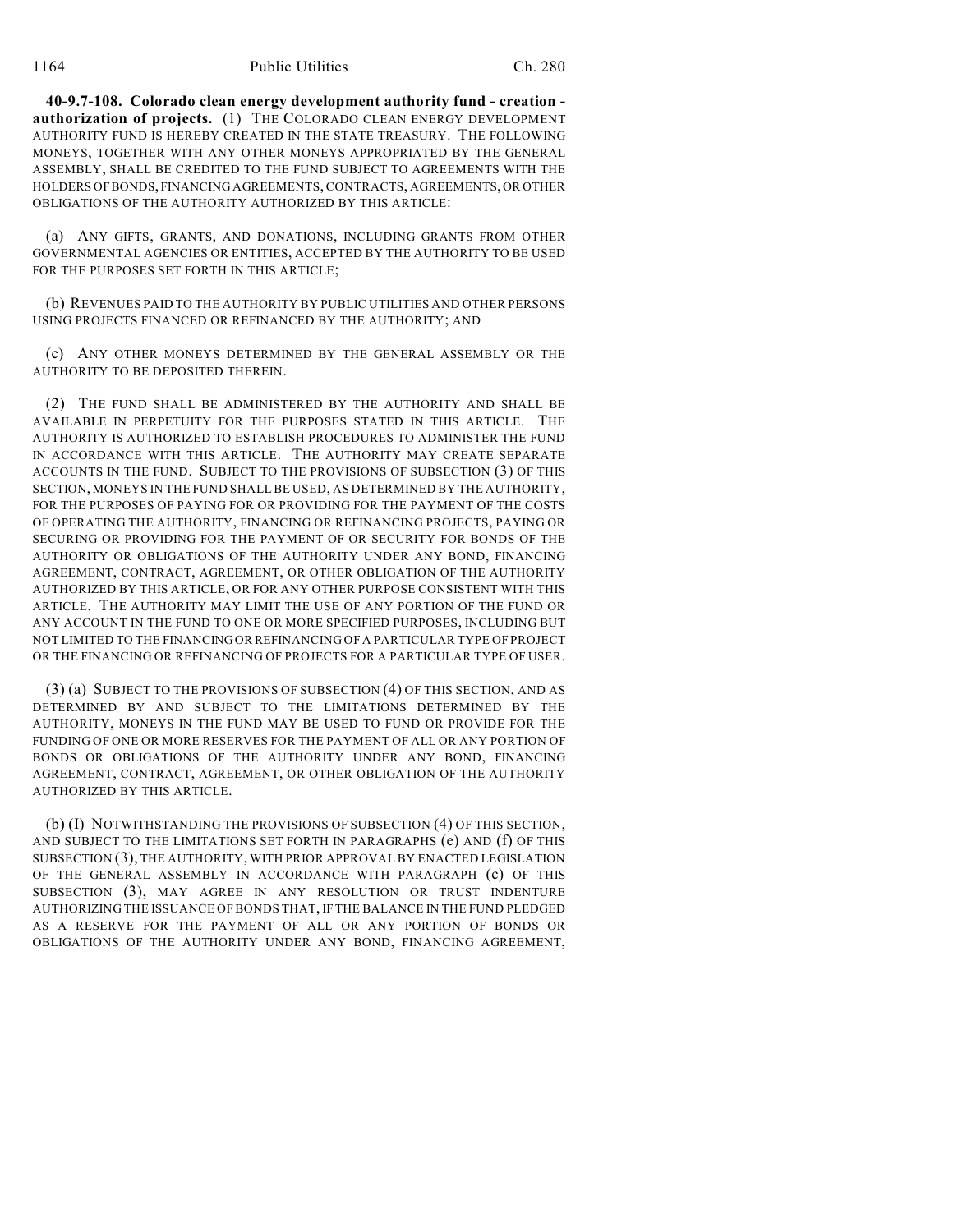#### Ch. 280 Public Utilities 1165

CONTRACT, AGREEMENT, OR OTHER OBLIGATION OF THE AUTHORITY AUTHORIZED BY THIS ARTICLE FALLS BELOW THE DEBT SERVICE RESERVE FUND REQUIREMENT ESTABLISHED IN SUCH RESOLUTION OR TRUST INDENTURE, THE BOARD SHALL, ON OR BEFORE JANUARY 1 OF EACH YEAR, MAKE AND DELIVER TO THE GOVERNOR A CERTIFICATE STATING THE SUM, IF ANY, REQUIRED TO RESTORE THE DEBT SERVICE RESERVE FUND TO THE RESERVE FUND REQUIREMENT AND, IF THE PROJECT IS LOCATED PARTLY OR WHOLLY OUTSIDE THE STATE, THE PERCENTAGE OF THE TOTAL VALUE OF THE PROJECT THAT IS LOCATED WITHIN THE STATE. IF THE GOVERNOR DETERMINES THAT THE SUM OF THE AMOUNT OF ANTICIPATED GENERAL FUND REVENUES FOR THE FISCAL YEAR IN WHICH THE BOARD DELIVERS A CERTIFICATE TO THE GOVERNOR AND THE AMOUNT OF AVAILABLE MONEYS IN OR TO BE CREDITED TO STATE FUNDS OTHER THAN THE GENERAL FUND FOR THE FISCAL YEAR ARE SUFFICIENT TO ALLOW THE GENERAL ASSEMBLY TO MAKE GENERAL FUND APPROPRIATIONS UP TO THE LIMIT SPECIFIED IN SECTION 24-75-201.1 (1) (a), C.R.S., MAINTAIN THE FOUR PERCENT RESERVE REQUIRED BY SECTION 24-75-201.1 (1) (d) (III),C.R.S., AND RESTORE THE DEBT SERVICE RESERVE FUND TO THE RESERVE FUND REQUIREMENT, THE GOVERNOR SHALL TRANSMIT TO THE GENERAL ASSEMBLY A REQUEST FOR THE AMOUNT, IF ANY, REQUIRED TO RESTORE THE DEBT SERVICE RESERVE FUND TO THE DEBT SERVICE RESERVE FUND REQUIREMENT; EXCEPT THAT, IF THE PROJECT IS LOCATED PARTLY OR WHOLLY OUTSIDE THE STATE, THE GOVERNOR SHALL TRANSMIT TO THE GENERAL ASSEMBLY ONLY A REQUEST FOR AN AMOUNT EQUAL TO THE PRODUCT OF THE AMOUNT, IF ANY, REQUIRED TO RESTORE THE DEBT SERVICE RESERVE FUND TO THE DEBT SERVICE RESERVE FUND REQUIREMENT AND THE PERCENTAGE OF THE TOTAL VALUE OF THE PROJECT LOCATED WITHIN THE STATE. THE GENERAL ASSEMBLY MAY, BUT SHALL NOT BE REQUIRED TO, MAKE ANY APPROPRIATIONS SO REQUESTED. ALL SUMS APPROPRIATED AND PAID BY THE GENERAL ASSEMBLY FOR THE RESTORATION SHALL BE DEPOSITED BY THE AUTHORITY IN THE DEBT SERVICE RESERVE FUND. NOTHING IN THIS SECTION SHALL CREATE OR CONSTITUTE A DEBT OR LIABILITY OF THE STATE.

(II) ANY MONEYS APPROPRIATED BY THE GENERAL ASSEMBLY PURSUANT TO THIS PARAGRAPH (b) FOR THE PURPOSES OF ANY DEBT SERVICE RESERVE FUNDS ESTABLISHED PURSUANT TO THIS SECTION SHALL NOT REVERT TO THE GENERAL FUND OF THE STATE AT THE END OF ANY FISCAL YEAR.

(III) IF, BY VIRTUE OF A DECISION OF THE COLORADO SUPREME COURT OR ANY FEDERAL COURT, PORTIONS OF THIS ARTICLE ARE HELD UNCONSTITUTIONAL AND THE AUTHORITY IS THEREBY RENDERED INCAPABLE OF PERFORMING ALL OF THE PURPOSES FOR WHICH IT IS HEREBY CREATED, THEN, SUBJECT TO THE PROVISIONS OF SECTION 40-9.7-114, ANY MONEYS APPROPRIATED BY THE GENERAL ASSEMBLY FOR ANY DEBT SERVICE RESERVE FUNDS PURSUANT TO THIS PARAGRAPH (b) REMAINING IN THE FUND SHALL BE TRANSFERRED TO THE FUND FROM WHICH THEY WERE APPROPRIATED, EFFECTIVE ON THE DAY AFTER THE COURT DECISION BECOMES FINAL AND IS NO LONGER APPEALABLE.

(c) THE AUTHORITY SHALL PROVIDE TO THE GENERAL ASSEMBLY BY JANUARY 15 OF EACH YEAR A LIST THAT IDENTIFIES EACH PROJECT FOR WHICH THE AUTHORITY SEEKS APPROVAL TO MAKE AN AGREEMENT OF THE KIND DESCRIBED IN SUBPARAGRAPH (I) OF PARAGRAPH (b) OF THIS SUBSECTION (3) IN A RESOLUTION OR TRUST INDENTURE AUTHORIZING THE ISSUANCE OF BONDS TO FINANCE OR REFINANCE THE PROJECT. EXCEPT AS OTHERWISE PROVIDED IN PARAGRAPH (d) OF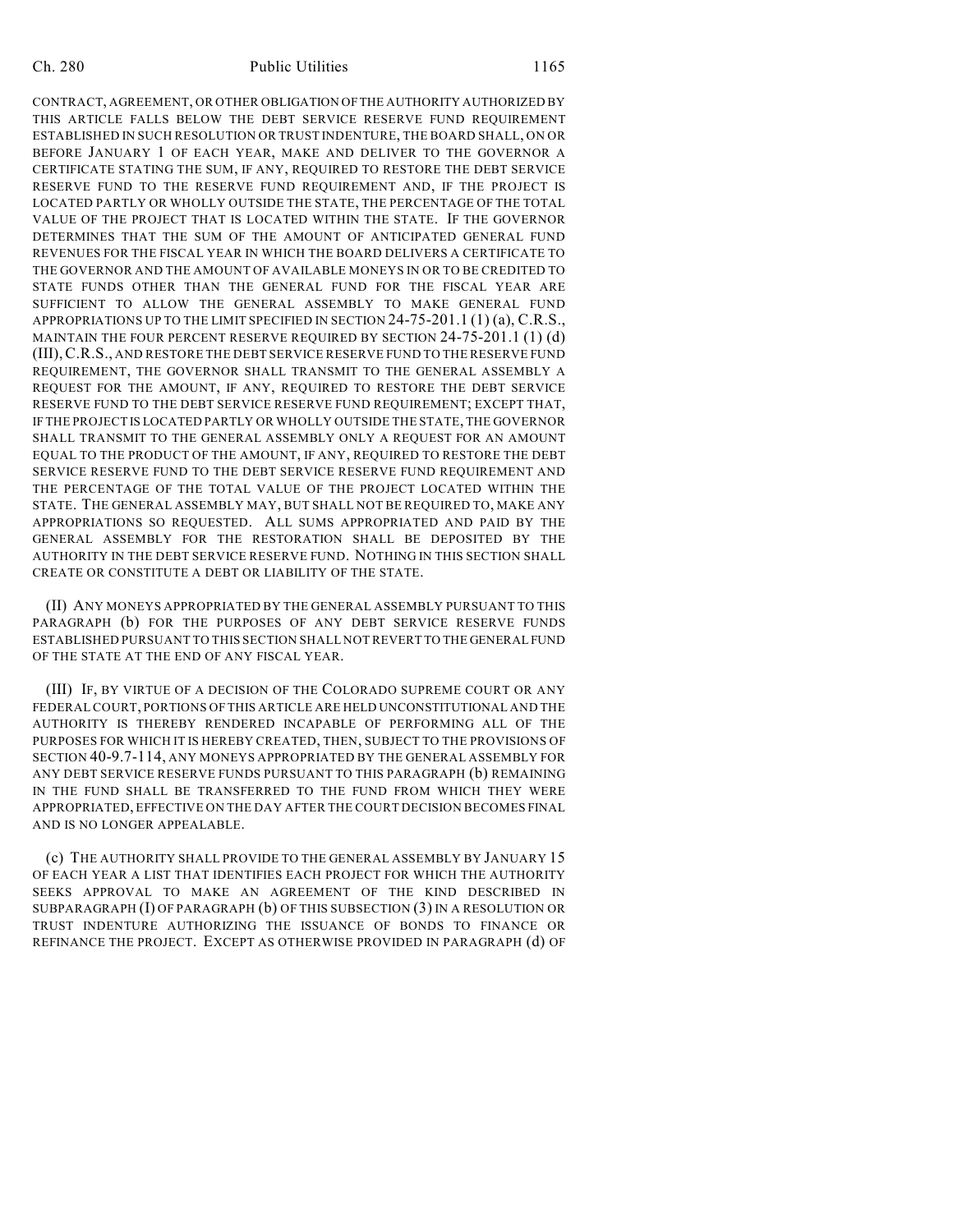THIS SUBSECTION (3), THE AUTHORITY MAY ONLY INCLUDE SUCH AN AGREEMENT IN A RESOLUTION OR TRUST INDENTURE IF THE GENERAL ASSEMBLY ENACTS A BILL APPROVING THE INCLUSION OF THE AGREEMENT. THE AUTHORITY SHALL NOT SEEK APPROVAL TO INCLUDE, AND THE GENERAL ASSEMBLY SHALL NOT APPROVE THE INCLUSION OF, SUCH AN AGREEMENT IN A RESOLUTION OR TRUST INDENTURE IF THE AUTHORITY CANNOT ASSURE THE GENERAL ASSEMBLY THAT IT WILL BE ABLE TO COMPLY WITH PARAGRAPH (f) OF THIS SUBSECTION (3) OR IF THE INCLUSION WOULD CAUSE THE AGGREGATE AMOUNT OF SCHEDULED PAYMENTS IN ANY ONE FISCAL YEAR FOR ALL OUTSTANDING BONDS OF THE AUTHORITY THAT WERE ISSUED PURSUANT TO ANY RESOLUTION OR TRUST INDENTURE THAT INCLUDES SUCH AN AGREEMENT TO EXCEED THE MAXIMUM AMOUNT SPECIFIED IN PARAGRAPH (e) OF THIS SUBSECTION (3). FAILURE OF THE AUTHORITY TO COMPLY WITH PARAGRAPH (f) OF THIS SUBSECTION (3) BY OBTAINING EITHER A PERFORMANCE BOND OR SIMILAR ASSURANCE OR A THIRD-PARTY GUARANTY OF THE BONDS TO BE ISSUED SHALL VOID ANY PRIOR APPROVAL BY THE GENERAL ASSEMBLY OF THE INCLUSION OF SUCH AN AGREEMENT IN A RESOLUTION OR TRUST INDENTURE.

(d) IN ACCORDANCE WITH THE PROVISIONS OF SUBPARAGRAPH (I) OF PARAGRAPH (b) OF THIS SUBSECTION (3), AND SUBJECT TO THE LIMITATIONS SET FORTH IN PARAGRAPHS (e) AND (f) OF THIS SUBSECTION (3), THE AUTHORITY IS HEREBY AUTHORIZED TO MAKE AN AGREEMENT OF THE KIND DESCRIBED IN SAID SUBPARAGRAPH (I) IN ANY RESOLUTION OR TRUST INDENTURE THAT AUTHORIZES THE ISSUANCE OF BONDS TO FINANCE OR REFINANCE ONE OR MORE OF THE FOLLOWING PROJECTS:

(I) A WIND ENERGY TRANSMISSION FACILITIES PROJECT FINANCED OR REFINANCED BY UP TO FORTY MILLION DOLLARS OF BONDS; AND

(II) A SOLAR ENERGY PROJECT FINANCED OR REFINANCED BY UP TO TWENTY-FIVE MILLION DOLLARS OF BONDS.

(e) FOR ANY ONE FISCAL YEAR, THE AGGREGATE AMOUNT OF THE SCHEDULED PAYMENTS FOR ALL OUTSTANDING BONDS OF THE AUTHORITY ISSUED PURSUANT TO A RESOLUTION OR TRUST INDENTURE THAT INCLUDES AN AGREEMENT OF THE KIND DESCRIBED IN SUBPARAGRAPH (I) OF PARAGRAPH (b) OF THIS SUBSECTION (3) SHALL NOT EXCEED EIGHT MILLION DOLLARS.

(f) PRIOR TO OR AT THE TIME OF ISSUANCE OF BONDS ISSUED PURSUANT TO A RESOLUTION OR TRUST INDENTURE THAT INCLUDES AN AGREEMENT OF THE KIND DESCRIBED IN SUBPARAGRAPH (I) OF PARAGRAPH (b) OF THIS SUBSECTION (3), THE AUTHORITY SHALL OBTAIN EITHER A PERFORMANCE BOND OR SIMILAR ASSURANCE THAT GUARANTEES THE COMPLETION OF THE PROJECT TO BE FINANCED BY THE BONDS OR A THIRD-PARTY GUARANTY OF THE BONDS PROVIDED BY A THIRD PARTY THAT HAS AN INVESTMENT-GRADE RATING.

(4) NOTWITHSTANDING ANY OTHER PROVISION OF THIS ARTICLE:

(a) NO BONDS OR OTHER FINANCIAL OBLIGATIONS MAY BE PAID FROM OR SECURED BY THE PROCEEDS OF ANY TAXES LEVIED OR IMPOSED BY ANY PUBLIC BODY; AND

(b) UNLESS THE VOTERS OF THE STATE HAVE APPROVED BONDS OR OTHER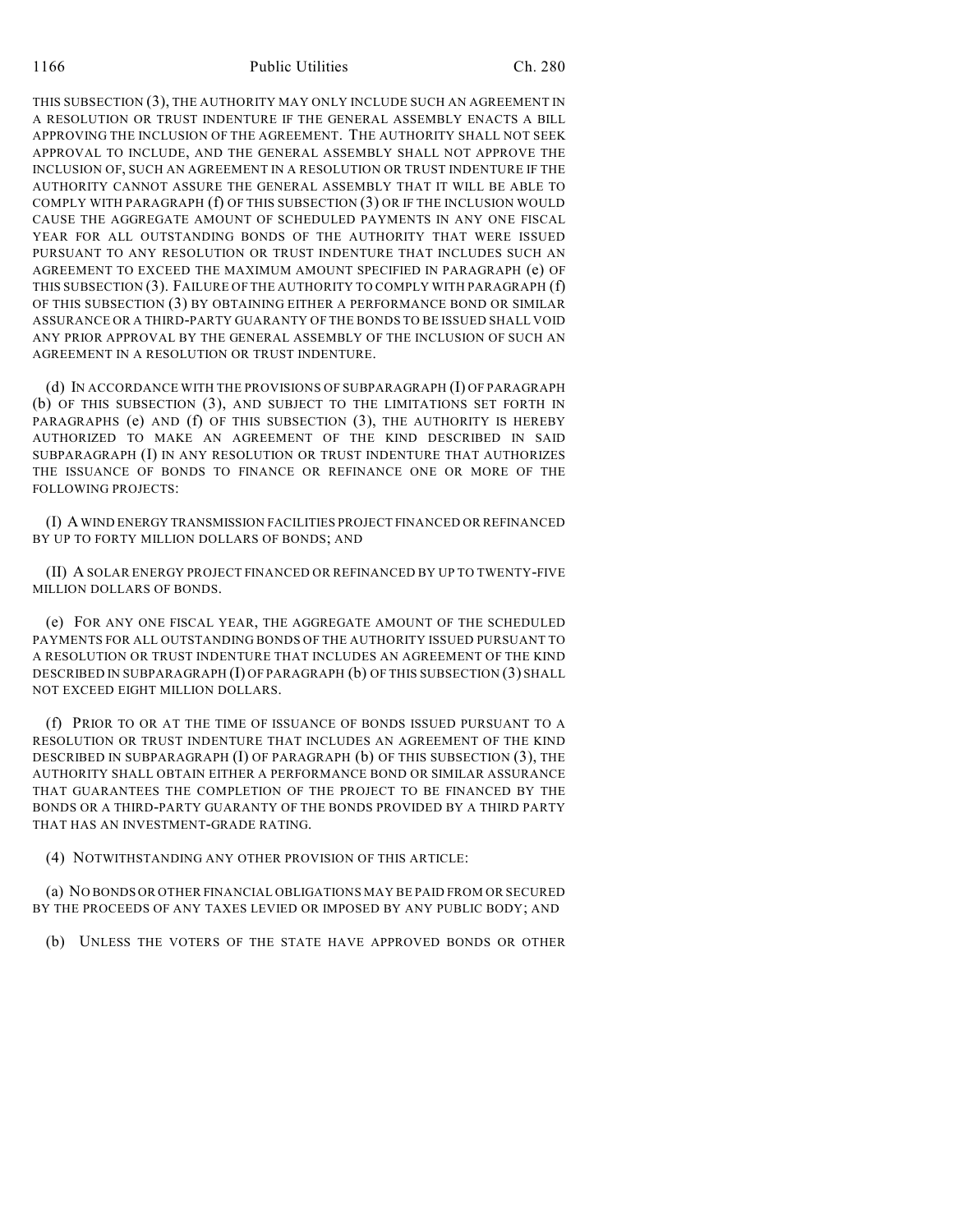#### Ch. 280 Public Utilities 1167

FINANCIAL OBLIGATIONS IN ACCORDANCE WITH SECTION 40-9.7-109, NO MONEYS IN THE FUND, OTHER THAN MONEYS THAT ARE ON DEPOSIT IN THE FUND AND ARE IRREVOCABLY PLEDGED TO THE PAYMENT OF THE BONDS OR FINANCIAL OBLIGATIONS AS OF THE DATE THE BONDS ARE ISSUED OR THE FINANCIAL OBLIGATIONS ARE INCURRED OR MONEYS THAT ARE DEPOSITED INTO A DEBT SERVICE RESERVE FUND PURSUANT TO SUBSECTION (3) OF THIS SECTION, MAY BE USED TO PAY OR SECURE THE PAYMENT OF AMOUNTS PAYABLE ON BONDS OR OTHER FINANCIAL OBLIGATIONS AFTER THE END OF THE FISCAL YEAR IN WHICH THE BONDS ARE ISSUED OR THE OTHER FINANCIAL OBLIGATIONS ARE INCURRED.

(5) MONEYS IN THE FUND NOT CURRENTLY NEEDED FOR THE OPERATION OF THE AUTHORITY AND THE FUND MAY BE INVESTED IN ACCORDANCE WITH THIS ARTICLE, AND ALL EARNINGS SHALL BE CREDITED TO THE FUND OR AN ACCOUNT IN THE FUND SPECIFIED BY THE AUTHORITY.

**40-9.7-109. Voter approval required for certain bonds and financial obligations - legislative declaration.** (1) (a) NOTWITHSTANDING ANY OTHER PROVISION OF THIS ARTICLE, THE AUTHORITY SHALL NOT, UNLESS THE VOTERS OF THE STATE HAVE AUTHORIZED AT A STATEWIDE ELECTION THE INCURRENCE OF A MULTIPLE-FISCAL YEAR OBLIGATION FOR SUCH PURPOSE, ISSUE ANY BONDS OR INCUR ANY FINANCIAL OBLIGATION UNDER ANY BOND, FINANCING AGREEMENT, CONTRACT, AGREEMENT, OR OTHER OBLIGATION OF THE AUTHORITY PAYABLE IN ANY FISCAL YEAR BEYOND THE FISCAL YEAR IN WHICH THE BONDS ARE ISSUED OR THE FINANCIAL OBLIGATION IS INCURRED IF THE BONDS OR FINANCIAL OBLIGATION ARE PAYABLE FROM OR SECURED BY ANY PORTION OF THE FUND OTHER THAN MONEYS THAT ARE ON DEPOSIT IN THE FUND AND ARE IRREVOCABLY PLEDGED TO THE PAYMENT OF THE BONDS OR FINANCIAL OBLIGATION AS OF THE DATE THE BONDS ARE ISSUED OR THE FINANCIAL OBLIGATION IS INCURRED, OR SECURED BY MONEYS THAT ARE DEPOSITED INTO A DEBT SERVICE RESERVE FUND PURSUANT TO SECTION 40-9.7-108 (3).

(b) THE GENERAL ASSEMBLY HEREBY FINDS AND DECLARES THAT THE QUESTION OF WHETHER THE AUTHORITY SHOULD INCUR A MULTIPLE-FISCAL YEAR OBLIGATION THAT REQUIRES THE AUTHORIZATION OF THE VOTERS OF THE STATE UNDER PARAGRAPH (a) OF THIS SUBSECTION (1) IS A STATE MATTER ARISING UNDER SECTION 20 OF ARTICLE X OF THE STATE CONSTITUTION. CONSEQUENTLY, IN ACCORDANCE WITH THE PROVISIONS OF SAID SECTION 20 AND ARTICLE 41 OF TITLE 1, C.R.S., THE AUTHORITY MAY INSTRUCT THE SECRETARY OF STATE TO SUBMIT A BALLOT QUESTION TO A VOTE OF THE REGISTERED ELECTORS OF THE STATE SEEKING THEIR APPROVAL FOR THE AUTHORITY TO INCUR SUCH A MULTIPLE-FISCAL YEAR OBLIGATION AT ANY GENERAL ELECTION OR STATEWIDE ODD-YEAR ELECTION.

(2) NOTWITHSTANDING SUBSECTION (1) OF THIS SECTION AND SECTION 40-9.7-107 (1) AND (4), THE AUTHORITY, WITHOUT VOTER APPROVAL, SHALL BE AUTHORIZED TO ISSUE BONDS AND INCUR FINANCIAL OBLIGATIONS UNDER ANY BOND, FINANCING AGREEMENT, CONTRACT, AGREEMENT, OR OTHER OBLIGATION OF THE AUTHORITY AUTHORIZED BY THIS ARTICLE IF THE BONDS OR FINANCIAL OBLIGATIONS:

(a) ARE PAYABLE IN THE FISCAL YEAR IN WHICH THE BONDS ARE ISSUED OR THE FINANCIAL OBLIGATION IS INCURRED; OR

(b) ARE PAYABLE ONLY FROM OR SECURED ONLY BY THE FOLLOWING: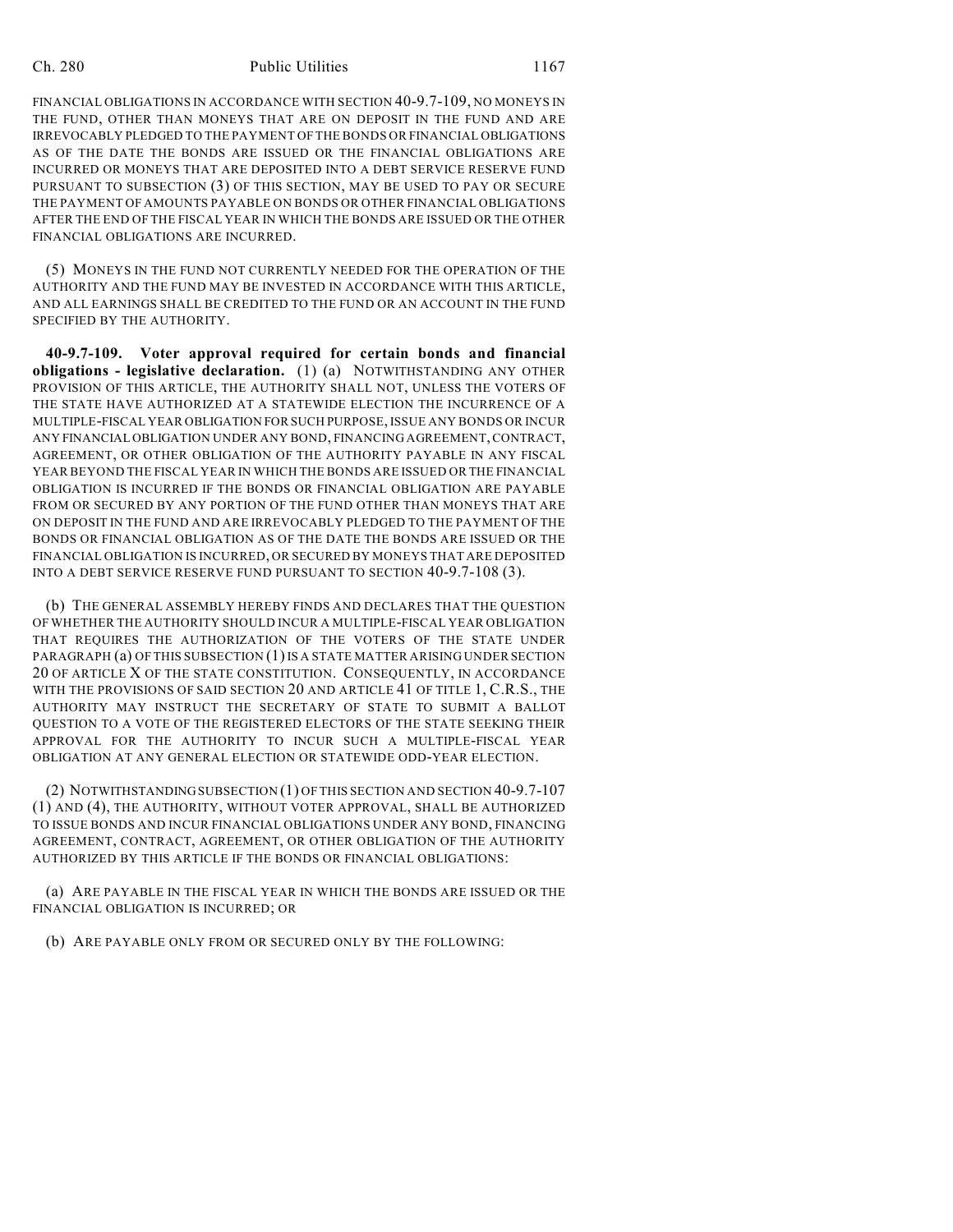(I) AMOUNTS PAYABLE BY A USER OR A THIRD-PARTY FINANCIER PURSUANT TO A THIRD-PARTY FINANCING AGREEMENT;

(II) A MORTGAGE OR OTHER LIEN UPON OR SECURITY INTEREST GRANTED IN ACCORDANCE WITH SECTION  $40-9.7-106$  (2) (p);

(III) A DEBT SERVICE RESERVE FUND CREATED PURSUANT TO SECTION 40-9.7-108 (3) THAT IS FUNDED WITH MONEYS THAT ARE ON DEPOSIT IN THE FUND AND ARE IRREVOCABLY PLEDGED TO THE PAYMENT OF THE BONDS OR FINANCIAL OBLIGATIONS AS OF THE DATE THE BONDS ARE ISSUED OR THE FINANCIAL OBLIGATIONS ARE INCURRED;

(IV) MONEYS THAT ARE DEPOSITED INTO A DEBT SERVICE RESERVE FUND PURSUANT TO SECTION 40-9.7-108 (3); OR

(V) ANOTHER SOURCE FOR WHICH STATEWIDE VOTER APPROVAL IS NOT SPECIFICALLY REQUIRED PURSUANT TO SUBSECTION (1) OF THIS SECTION.

**40-9.7-110. Payment of obligations - nonliability of state.** (1) BONDS OR OBLIGATIONS OF THE AUTHORITY UNDER ANY BOND, FINANCING AGREEMENT, CONTRACT, AGREEMENT, OR OTHER OBLIGATION OF THE AUTHORITY AUTHORIZED BY THIS ARTICLE SHALL NOT CONSTITUTE OR BECOME AN INDEBTEDNESS, A DEBT, OR A LIABILITY OF THE STATE, NOR SHALL THE STATE BE LIABLE FOR THE PAYMENT THEREOF, NOR SHALL THE BONDS OR OBLIGATIONS OF THE AUTHORITY UNDER ANY BOND, FINANCING AGREEMENT, CONTRACT, AGREEMENT, OR OTHER OBLIGATION OF THE AUTHORITY AUTHORIZED BY THIS ARTICLE CONSTITUTE THE GIVING, PLEDGING, OR LOANING OF THE FULL FAITH AND CREDIT OF THE STATE, BUT THE BONDS OR OBLIGATIONS OF THE AUTHORITY UNDER ANY BOND, FINANCING AGREEMENT, CONTRACT, AGREEMENT, OR OTHER OBLIGATION OF THE AUTHORITY AUTHORIZED BY THIS ARTICLE SHALL BE PAYABLE SOLELY FROM THE MONEYS SPECIFIED IN THIS ARTICLE. THE ISSUANCE OF BONDS OR THE INCURRENCE OF OBLIGATIONS OF THE AUTHORITY UNDER ANY BOND, FINANCING AGREEMENT, CONTRACT, AGREEMENT, OR OTHER OBLIGATION OF THE AUTHORITY AUTHORIZED BY THIS ARTICLE UNDER THE PROVISIONS OF THIS ARTICLE SHALL NOT OBLIGATE THE STATE OR THE AUTHORITY, DIRECTLY, INDIRECTLY, OR CONTINGENTLY, TO LEVY OR COLLECT ANY FORM OF TAXES OR ASSESSMENTS OR TO CREATE ANY INDEBTEDNESS PAYABLE OUT OF TAXES OR ASSESSMENTS.

(2) NOTHING IN THIS SECTION SHALL PREVENT OR BE CONSTRUED TO PREVENT THE AUTHORITY FROM PLEDGING ITS FULL FAITH AND CREDIT TO THE PAYMENT OF BONDS OR OBLIGATIONS OF THE AUTHORITY UNDER ANY BOND, FINANCING AGREEMENT, CONTRACT, AGREEMENT, OR OTHER OBLIGATION OF THE AUTHORITY AUTHORIZED BY THIS ARTICLE, BUT NOTHING IN THIS ARTICLE SHALL BE CONSTRUED TO AUTHORIZE THE AUTHORITY TO CREATE A DEBT OF THE STATE WITHIN THE MEANING OF THE CONSTITUTION OR STATUTES OF THE STATE. ALL BONDS OR OBLIGATIONS OF THE AUTHORITY UNDER ANY BOND, FINANCING AGREEMENT, CONTRACT, AGREEMENT, OR OTHER OBLIGATION OF THE AUTHORITY AUTHORIZED BY THIS ARTICLE ARE PAYABLE AND SHALL STATE THAT THEY ARE PAYABLE SOLELY FROM THE FUNDS PLEDGED FOR THEIR PAYMENT IN ACCORDANCE WITH THE RESOLUTION AUTHORIZING THEIR ISSUANCE OR INCURRENCE AND WITH ANY TRUST INDENTURE, FINANCING AGREEMENT, CONTRACT, AGREEMENT, OR OTHER OBLIGATION OF THE AUTHORITY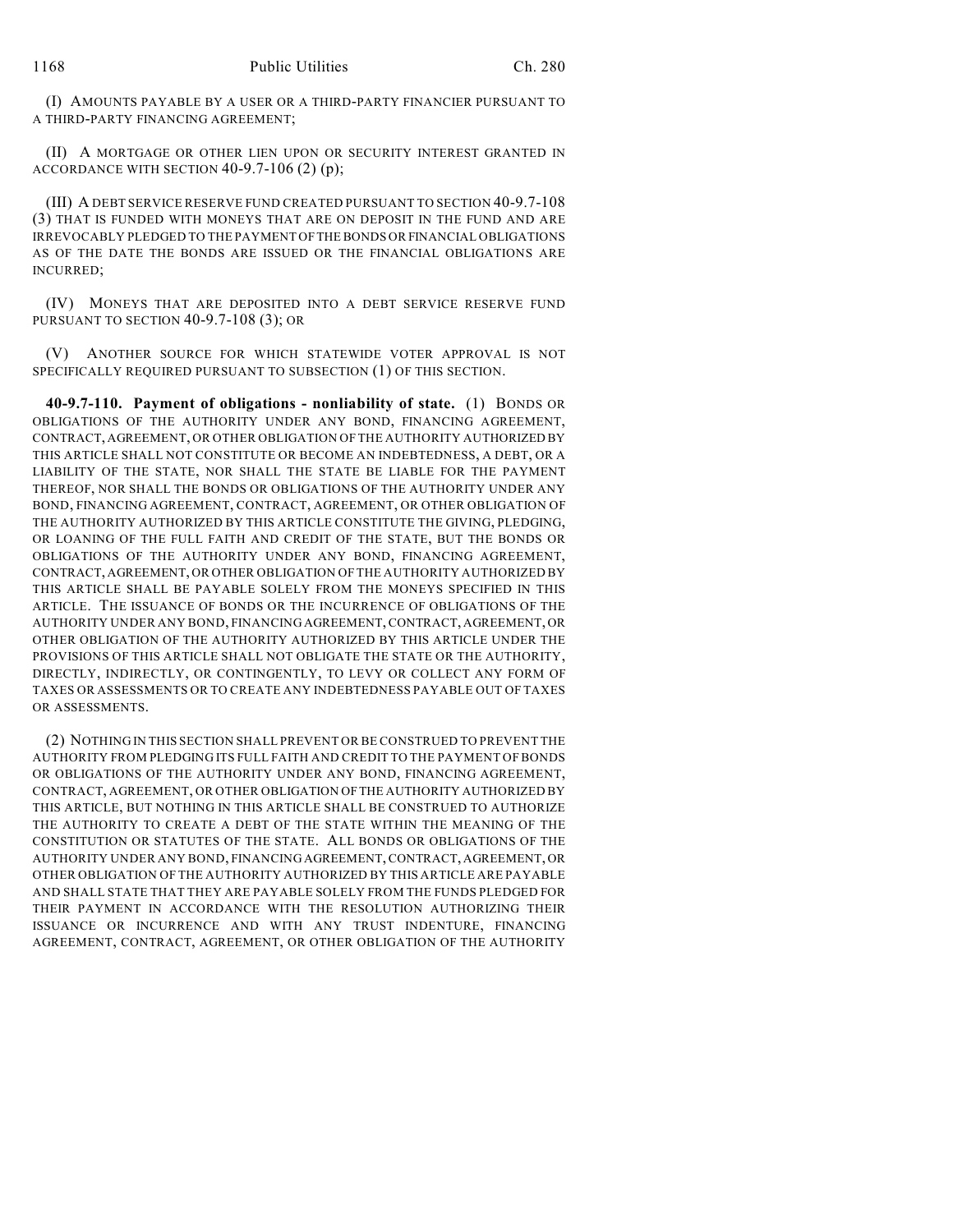EXECUTED AS THEIR SECURITY AND ARE NOT A DEBT OR LIABILITY OF THE STATE.

(3) THE STATE IS NOT LIABLE FOR THE PAYMENT OF THE PRINCIPAL OF OR INTEREST ON ANY BONDS OR OBLIGATIONS OF THE AUTHORITY UNDER ANY BOND, FINANCING AGREEMENT, CONTRACT, AGREEMENT, OR OTHER OBLIGATION OF THE AUTHORITY AUTHORIZED BY THIS ARTICLE OR FOR THE PERFORMANCE OF ANY PLEDGE, OBLIGATION, OR AGREEMENT OF ANY KIND WHATSOEVER THAT MAY BE UNDERTAKEN BY THE AUTHORITY. NO BREACH OF ANY SUCH PLEDGE, OBLIGATION, OR AGREEMENT SHALL IMPOSE ANY PECUNIARY LIABILITY UPON THE STATE OR ANY CHARGE UPON ITS GENERAL CREDIT OR AGAINST ITS TAXING POWER.

**40-9.7-111. Exemption from taxation - securities law.** THE INCOME OR OTHER REVENUES OF THE AUTHORITY, ALL PROPERTIES AT ANY TIME OWNED BY THE AUTHORITY, ANY BONDS OR OBLIGATIONS OF THE AUTHORITY UNDER ANY BOND, FINANCING AGREEMENT, CONTRACT, AGREEMENT, OR OTHER OBLIGATION OF THE AUTHORITY AUTHORIZED BY THIS ARTICLE, THE TRANSFER OF AND THE INCOME, INCLUDING ANY PROFIT MADE ON SALE THEREFROM, AND ALL TRUST INDENTURES, FINANCING AGREEMENTS, CONTRACTS, AGREEMENTS, OTHER OBLIGATIONS OF THE AUTHORITY, AND OTHER DOCUMENTS ISSUED OR EXECUTED IN CONNECTION THEREWITH SHALL BE EXEMPT AT ALL TIMES FROM ALL TAXATION AND ASSESSMENTS IN THE STATE. BONDS OR OBLIGATIONS OF THE AUTHORITY UNDER ANY BOND, FINANCING AGREEMENT, CONTRACT, AGREEMENT, OR OTHER OBLIGATION OF THE AUTHORITY AUTHORIZED BY THIS ARTICLE SHALL ALSO BE EXEMPT FROM THE PROVISIONS OF ARTICLE 51 OF TITLE 11, C.R.S.

**40-9.7-112. Expenses of the authority.** EXPENSES OF THE AUTHORITY INCURRED IN CARRYING OUT THE PROVISIONS OF THIS ARTICLE SHALL BE PAYABLE SOLELY FROM MONEYS PROVIDED UNDER THE AUTHORITY OF THIS ARTICLE, AND NO LIABILITY SHALL BE INCURRED BY THE AUTHORITY BEYOND THE MONEYS THAT ARE PROVIDED PURSUANT TO THIS ARTICLE. FOR THE PURPOSES OF MEETING THE NECESSARY EXPENSES OF INITIAL ORGANIZATION AND OPERATION UNTIL SUCH DATE AS THE AUTHORITY DERIVES MONEYS FROM FUNDS PROVIDED PURSUANT TO THIS ARTICLE, THE AUTHORITY MAY BORROW SUCH MONEYS AS MAY BE REQUIRED FOR THE NECESSARY EXPENSES OF ORGANIZATION AND OPERATION. SUCH BORROWED MONEYS SHALL BE REPAID WITHIN A REASONABLE TIME AFTER THE AUTHORITY RECEIVES FUNDS PROVIDED PURSUANT TO THIS ARTICLE.

**40-9.7-113. Investment powers of authority.** THE AUTHORITY MAY INVEST OR DEPOSIT ANY FUNDS IN THE MANNER PROVIDED BY PART 6 OF ARTICLE 75 OF TITLE 24,C.R.S. IN ADDITION, THE AUTHORITY MAY DIRECT A CORPORATE TRUSTEE THAT HOLDS FUNDS OF THE AUTHORITY TO INVEST OR DEPOSIT THE FUNDS IN INVESTMENTS OR DEPOSITS OTHER THAN THOSE SPECIFIED BY SAID PART 6 IF THE AUTHORITY DETERMINES, BY RESOLUTION, THAT SUCH AN INVESTMENT OR DEPOSIT MEETS THE STANDARD ESTABLISHED IN SECTION 15-1-304, C.R.S., THE INCOME IS AT LEAST COMPARABLE TO INCOME AVAILABLE ON INVESTMENTS OR DEPOSITS SPECIFIED BY SAID PART 6, AND THE INVESTMENT WILL ASSIST THE AUTHORITY IN THE FINANCING, CONSTRUCTION, MAINTENANCE, OR OPERATION OF ANY PROJECT.

**40-9.7-114. Agreement of the state not to limit or alter rights of obligees.** THE STATE HEREBY PLEDGES TO AND AGREES WITH THE HOLDERS OF ANY BONDS ISSUED UNDER THIS ARTICLE AND WITH THOSE PARTIES WHO MAY ENTER INTO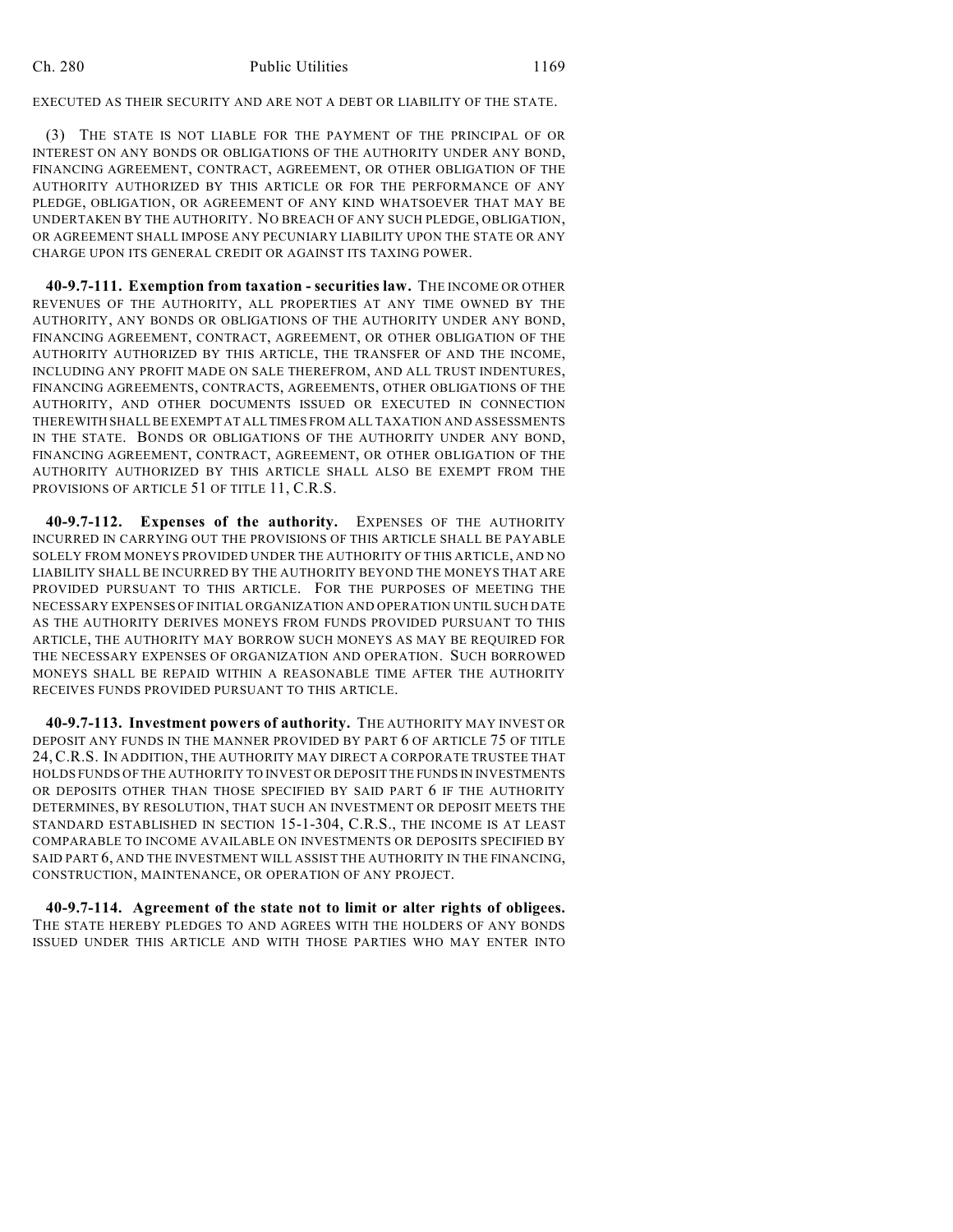CONTRACTS WITH THE AUTHORITY PURSUANT TO THIS ARTICLE THAT THE STATE WILL NOT LIMIT, ALTER, RESTRICT, OR IMPAIR THE RIGHTS VESTED IN THE AUTHORITY TO FULFILL THE TERMS OF ANY AGREEMENTS MADE WITH THE HOLDERS OF BONDS AND WITH THE PARTIES WHO MAY ENTER INTO CONTRACTS WITH THE AUTHORITY. THE STATE FURTHER AGREES THAT IT WILL NOT IN ANY WAY IMPAIR THE RIGHTS OR REMEDIES OF THE HOLDERS OF BONDS OR THE PARTIES UNTIL THE BONDS, TOGETHER WITH INTEREST THEREON AND WITH INTEREST ON ANY UNPAID INSTALLMENT OF INTEREST, AND ALL COSTS AND EXPENSES IN CONNECTION WITH ANY ACTION OR PROCEEDING BY OR ON BEHALF OF THE HOLDERS, ARE FULLY PAID AND DISCHARGED AND THE CONTRACTS WITH THE PARTIES ARE FULLY PERFORMED ON THE PART OF THE AUTHORITY. NOTHING IN THIS ARTICLE PRECLUDES SUCH LIMITATION OR ALTERATION IF AND WHEN ADEQUATE PROVISION IS MADE BY LAW FOR THE PROTECTION OF THE HOLDERS OF BONDS OR THE PARTIES. THE AUTHORITY MAY INCLUDE THIS PLEDGE AND UNDERTAKING FOR THE STATE IN ITS BONDS AND CONTRACTS.

**40-9.7-115. Enforcement of rights of obligees.** ANY HOLDER OF BONDS ISSUED PURSUANT TO THIS ARTICLE OR OTHER OBLIGATIONS OF THE AUTHORITY UNDER ANY BOND, FINANCING AGREEMENT, CONTRACT, AGREEMENT, OR OTHER OBLIGATION OF THE AUTHORITY AUTHORIZED BY THIS ARTICLE, OR A TRUSTEE UNDER A TRUST AGREEMENT OR TRUST INDENTURE ENTERED INTO PURSUANT TO THIS ARTICLE, EXCEPT TO THE EXTENT THAT THE TRUSTEE'S RIGHTS ARE RESTRICTED BY THE AUTHORITY RESOLUTION AUTHORIZING THE SAME, MAY PROTECT AND ENFORCE, BY ANY SUITABLE FORM OF LEGAL PROCEEDINGS, ANY RIGHTS UNDER THE LAWS OF THE STATE OR GRANTED BY THE AUTHORIZING RESOLUTION, FINANCING AGREEMENT, CONTRACT, AGREEMENT, OR OTHER OBLIGATION OF THE AUTHORITY. ENFORCEABLE RIGHTS INCLUDE THE RIGHT TO COMPEL THE PERFORMANCE OF ALL DUTIES OF THE AUTHORITY REQUIRED BY THIS ARTICLE, THE AUTHORIZING RESOLUTION, THE BOND, OR THE FINANCING AGREEMENT, CONTRACT, AGREEMENT, OR OTHER OBLIGATION OF THE AUTHORITY AND THE RIGHT TO ENJOIN UNLAWFUL ACTIVITIES.

**40-9.7-116. Bonds eligible for investment.** ALL BANKS, BANKERS, TRUST COMPANIES, SAVINGS AND LOAN ASSOCIATIONS, INVESTMENT COMPANIES, INSURANCE COMPANIES AND ASSOCIATIONS, EXECUTORS, ADMINISTRATORS, GUARDIANS, TRUSTEES, AND OTHER FIDUCIARIES MAY LEGALLY INVEST ANY MONEYS BELONGING TO THEM OR WITHIN THEIR CONTROL IN ANY BONDS ISSUED PURSUANT TO THIS ARTICLE. PUBLIC ENTITIES, AS DEFINED IN SECTION 24-75-601 (1), C.R.S., MAY INVEST PUBLIC FUNDS IN SUCH BONDS ONLY IF THE BONDS SATISFY THE INVESTMENT REQUIREMENTS ESTABLISHED IN PART 6 OF ARTICLE 75 OF TITLE 24, C.R.S.

**40-9.7-117. No action maintainable.** AN ACTION OR PROCEEDING AT LAW OR IN EQUITY TO REVIEW ANY ACTS OR PROCEEDINGS OR TO QUESTION THE VALIDITY OR ENJOIN THE PERFORMANCE OF ANY ACT OR PROCEEDINGS OR THE ISSUANCE OF ANY BONDS OR THE INCURRENCE OF OBLIGATIONS OF THE AUTHORITY UNDER ANY BOND, FINANCING AGREEMENT, CONTRACT, AGREEMENT, OR OTHER OBLIGATION OF THE AUTHORITY AUTHORIZED BY THIS ARTICLE OR FOR ANY OTHER RELIEF AGAINST OR FROM ANY ACTS OR PROCEEDINGS DONE UNDER THIS ARTICLE, WHETHER BASED UPON IRREGULARITIES OR JURISDICTIONAL DEFECTS, SHALL NOT BE MAINTAINED UNLESS COMMENCED WITHIN THIRTY DAYS AFTER THE PERFORMANCE OF THE ACT OR PROCEEDINGS OR THE EFFECTIVE DATE THEREOF, WHICHEVER OCCURS FIRST, AND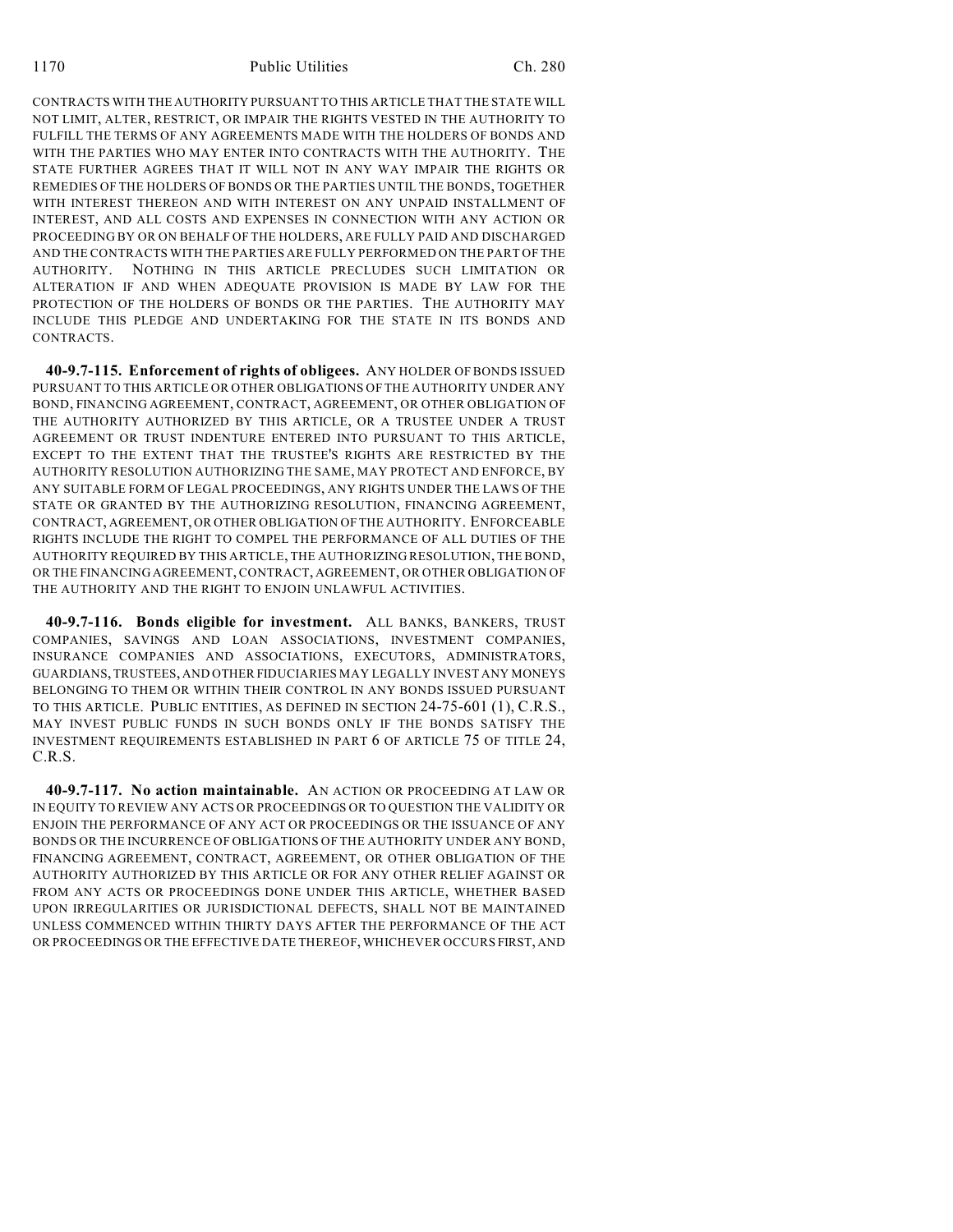IS THEREAFTER PERPETUALLY BARRED.

**40-9.7-118. Judicial examination of powers, acts, proceedings, or contracts of an authority.** IN ITS DISCRETION, THE AUTHORITY MAY FILE A PETITION AT ANY TIME IN THE DISTRICT COURT IN AND FOR ANY COUNTY IN WHICH THE AUTHORITY IS LOCATED WHOLLY OR IN PART REQUESTING A JUDICIAL EXAMINATION AND DETERMINATION OF ANY POWER CONFERRED TO THE AUTHORITY OR ANY ACT, PROCEEDING, OR CONTRACT OF THE AUTHORITY, WHETHER OR NOT THE CONTRACT HAS BEEN EXECUTED. THE JUDICIAL EXAMINATION AND DETERMINATION SHALL BE CONDUCTED IN SUBSTANTIALLY THE MANNER SET FORTH IN SECTION 32-4-540, C.R.S.; EXCEPT THAT THE NOTICE REQUIRED SHALL BE PUBLISHED ONCE A WEEK FOR THREE CONSECUTIVE WEEKS AND THE HEARING SHALL BE HELD NOT LESS THAN THIRTY DAYS NOR MORE THAN FORTY DAYS AFTER THE FILING OF THE PETITION.

**40-9.7-119. Sufficiency of article - preservation of authority of public utilities commission.** (1) THIS ARTICLE, WITHOUT REFERENCE TO OTHER STATUTES OF THE STATE, CONSTITUTES FULL AUTHORITY FOR THE EXERCISE OF POWERS GRANTED IN THIS ARTICLE, INCLUDING, BUT NOT LIMITED TO, THE AUTHORIZATION AND ISSUANCE OF BONDS AND THE INCURRENCE OF OTHER OBLIGATIONS OF THE AUTHORITY UNDER ANY BOND, FINANCING AGREEMENT, CONTRACT, AGREEMENT, OR OTHER OBLIGATION OF THE AUTHORITY AUTHORIZED BY THIS ARTICLE.

(2) NO OTHER ACT OR LAW WITH REGARD TO THE AUTHORIZATION OR ISSUANCE OF BONDS OR INCURRENCE OF OTHER OBLIGATIONS THAT PROVIDES FOR AN ELECTION REQUIRING AN APPROVAL OR IN ANY WAY IMPEDING OR RESTRICTING THE CARRYING OUT OF THE ACTS AUTHORIZED IN THIS ARTICLE TO BE DONE SHALL BE CONSTRUED AS APPLYING TO ANY PROCEEDINGS TAKEN UNDER THIS ARTICLE OR ACTS DONE PURSUANT TO THIS ARTICLE.

(3) NO NOTICE, CONSENT, OR APPROVAL BY ANY PUBLIC BODY OR OFFICER THEREOF SHALL BE REQUIRED AS A PREREQUISITE TO THE SALE OR ISSUANCE OF ANY BONDS, THE INCURRENCE OF OTHER OBLIGATIONS OF THE AUTHORITY UNDER ANY BOND, FINANCING AGREEMENT, CONTRACT, AGREEMENT, OR OTHER OBLIGATION OF THE AUTHORITY AUTHORIZED BY THIS ARTICLE, OR THE EXERCISE OF ANY OTHER POWER UNDER THIS ARTICLE, EXCEPT AS PROVIDED IN THIS ARTICLE.

(4) THE POWERS CONFERRED BY THIS ARTICLE SHALL BE IN ADDITION AND SUPPLEMENTAL TO AND NOT IN SUBSTITUTION FOR, AND THE LIMITATIONS IMPOSED BY THIS ARTICLE SHALL NOT AFFECT, THE POWERS CONFERRED BY ANY OTHER LAW.

(5) NO PART OF THIS ARTICLE SHALL REPEAL OR AFFECT ANY OTHER LAW OR PART THEREOF EXCEPT TO THE EXTENT THAT THIS ARTICLE IS INCONSISTENT WITH ANY OTHER LAW, IT BEING INTENDED THAT THIS ARTICLE SHALL PROVIDE A SEPARATE METHOD OF ACCOMPLISHING ITS OBJECTIVES AND NOT AN EXCLUSIVE ONE; AND THIS ARTICLE SHALL NOT BE CONSTRUED AS REPEALING, AMENDING, OR CHANGING ANY OTHER LAW EXCEPT TO THE EXTENT OF SUCH INCONSISTENCY.

(6) NOTHING IN THIS ARTICLE SHALL AFFECT THE JURISDICTION OR POWER OF THE PUBLIC UTILITIES COMMISSION, AND THE AUTHORITY SHALL NOT FINANCE OR REFINANCE ANY PROJECT THAT IS SUBJECT TO REGULATION BY THE COMMISSION WITHOUT THE APPROVAL OF THE COMMISSION.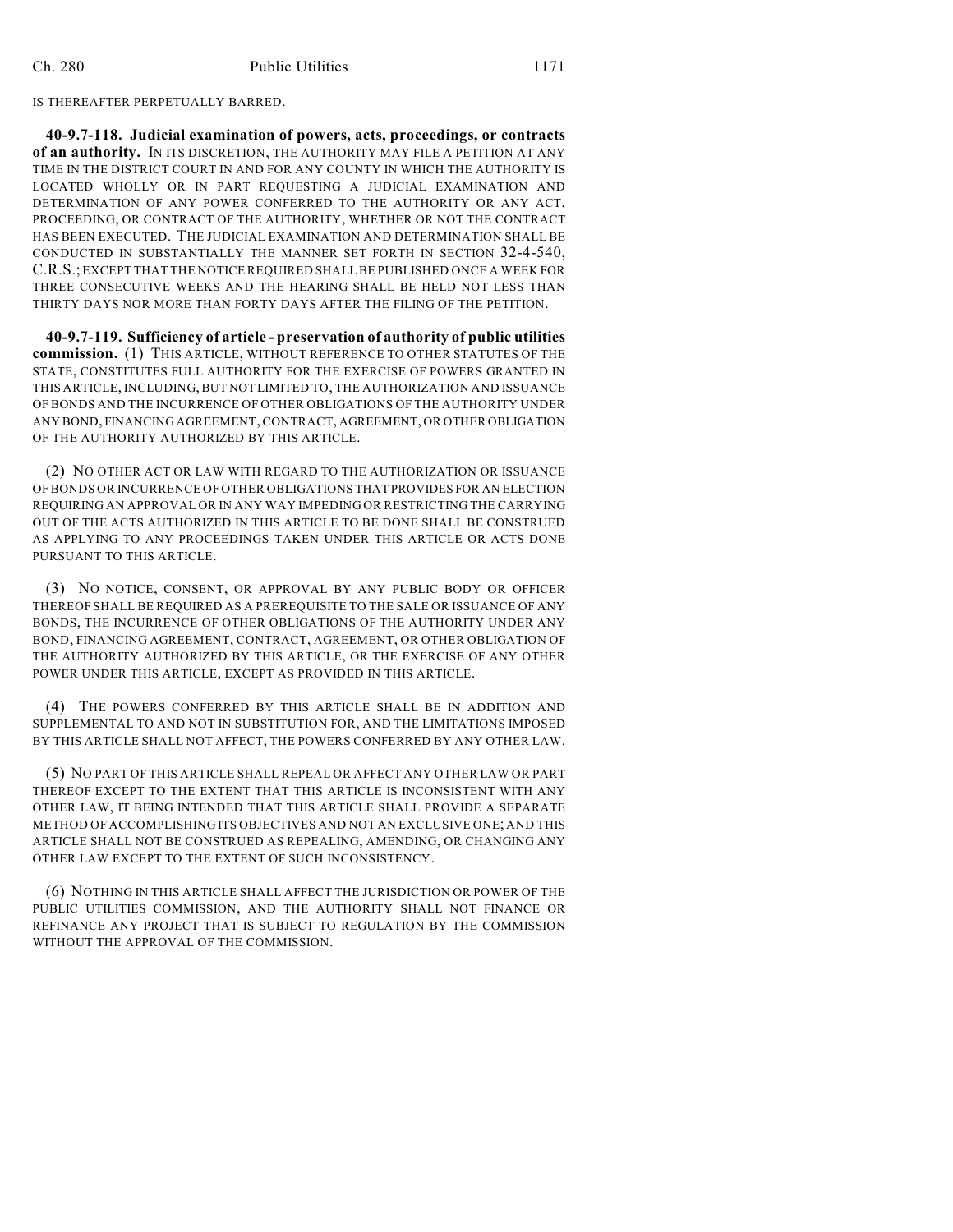**40-9.7-120. Account of activities - receipts for expenditures - report - audit.** THE AUTHORITY SHALL KEEP AN ACCURATE ACCOUNT OF ALL ITS ACTIVITIES AND OF ALL ITS RECEIPTS AND EXPENDITURES. THE STATE AUDITOR MAY INVESTIGATE THE AFFAIRS OF THE AUTHORITY, MAY EXAMINE THE PROPERTIES AND RECORDS OF THE AUTHORITY, AND MAY PRESCRIBE METHODS OF ACCOUNTING AND THE RENDERING OF PERIODICAL REPORTS IN RELATION TO UNDERTAKINGS BY THE AUTHORITY.

**40-9.7-121. Federal social security act.** THE AUTHORITY MAY TAKE SUCH ACTION AS IT DEEMS APPROPRIATE TO ENABLE ITS EMPLOYEES TO COME WITHIN THE PROVISIONS AND OBTAIN THE BENEFITS OF THE FEDERAL "SOCIAL SECURITY ACT", AS AMENDED.

**40-9.7-122. Powers of authority not restricted.** THIS ARTICLE SHALL NOT BE CONSTRUED AS A RESTRICTION OR LIMITATION UPON ANY POWERS THAT THE AUTHORITY MIGHT OTHERWISE HAVE UNDER ANY LAWS OF THIS STATE BUT SHALL BE CONSTRUED AS CUMULATIVE OF ANY SUCH POWERS. NOTHING IN THIS ARTICLE SHALL BE CONSTRUED TO DEPRIVE THE STATE AND ITS POLITICAL SUBDIVISIONS OF THEIR RESPECTIVE POLICE POWERS OVER PROPERTIES OF THE AUTHORITY OR TO IMPAIR ANY POWER OVER SUCH PROPERTIES OF ANY OFFICIAL OR AGENCY OF THE STATE AND ITS GOVERNMENTAL SUBDIVISIONS THAT MAY BE OTHERWISE PROVIDED BY LAW.

**40-9.7-123. Report to legislature.** NOTWITHSTANDING SECTION 24-1-136 (11), C.R.S., THE AUTHORITY SHALL SUBMIT A REPORT OF ITS ACTIVITIES TO THE GOVERNOR AND TO THE AGRICULTURE, NATURAL RESOURCES, AND ENERGY COMMITTEE OF THE SENATE AND THE TRANSPORTATION AND ENERGY COMMITTEE OF THE HOUSE OF REPRESENTATIVES, OR ANY SUCCESSOR COMMITTEES, NO LATER THAN FEBRUARY 1 OF EACH YEAR. EACH REPORT SHALL SET FORTH A COMPLETE OPERATING AND FINANCIAL STATEMENT COVERING THE AUTHORITY'S OPERATIONS FOR THE PREVIOUS FISCAL YEAR.

**SECTION 2.** 24-77-102 (15) (b), Colorado Revised Statutes, is amended BY THE ADDITION OF A NEW SUBPARAGRAPH to read:

**24-77-102. Definitions.** As used in this article, unless the context otherwise requires:

(15) (b) "Special purpose authority" includes, but is not limited to:

(XVI) THE COLORADO CLEAN ENERGY DEVELOPMENT AUTHORITY CREATED PURSUANT TO SECTION 40-9.7-104, C.R.S.

**SECTION 3.** 40-3.2-104, Colorado Revised Statutes, as enacted by House Bill 07-1037, enacted at the First Regular Session of the Sixty-sixth General Assembly, is amended BY THE ADDITION OF A NEW SUBSECTION to read:

**40-3.2-104. Electricity utility demand-side management programs - rules annual report.** (7) FOR PURPOSES OF THIS SECTION, "ELECTRIC UTILITY" OR "UTILITY" MEANS "INVESTOR-OWNED UTILITY".

**SECTION 4. Effective date.** This act shall take effect upon passage; except that